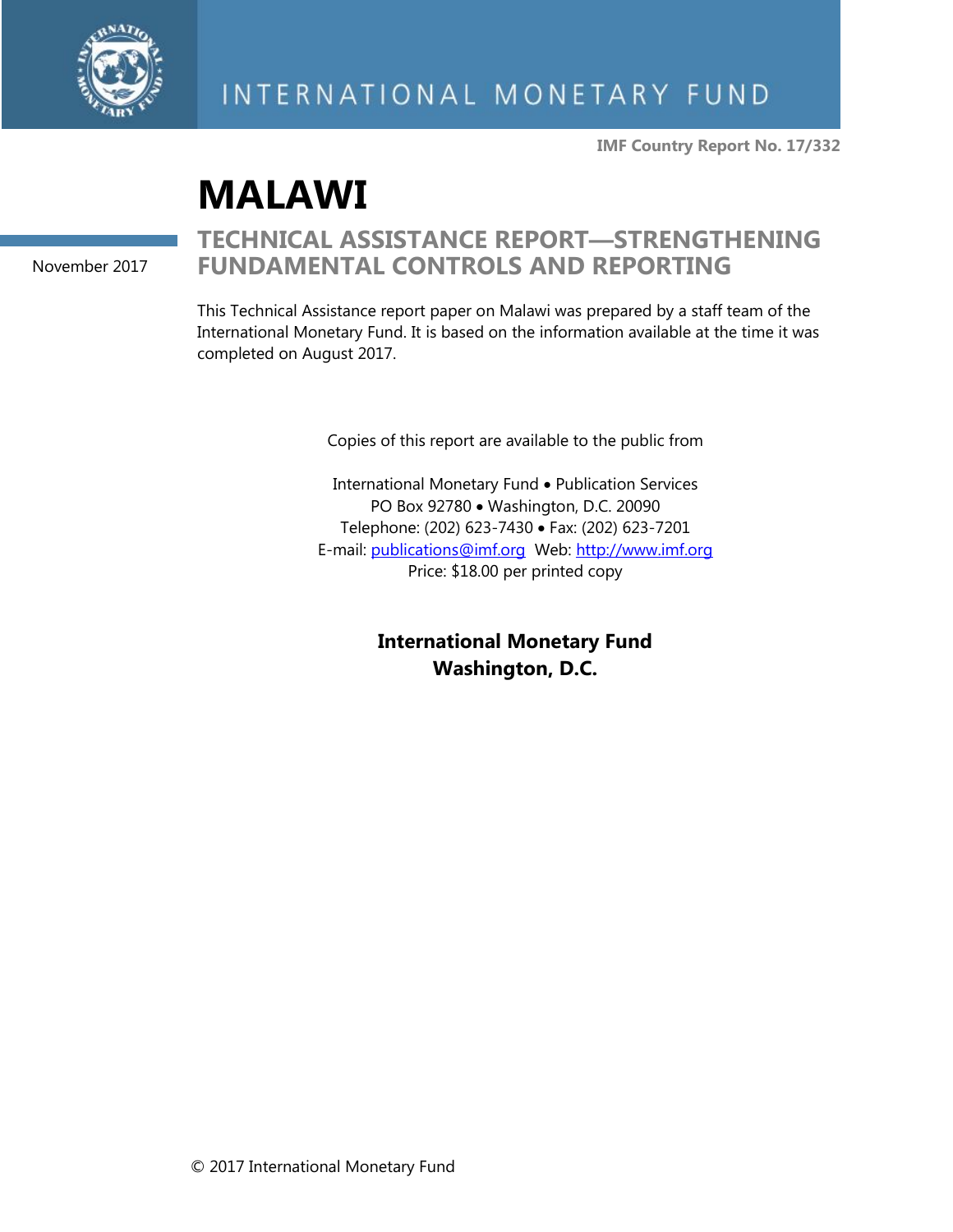# FISCAL AFFAIRS DEPARTMENT **Malawi**

# **Strengthening Fundamenetal Controls** and Reporting

Abdul Mudabbir Khan, Paul Seeds, and Mozammal Hoque

**Technical Assistance Report | August 2017** 



INTERNATIONA M O N E F U N D R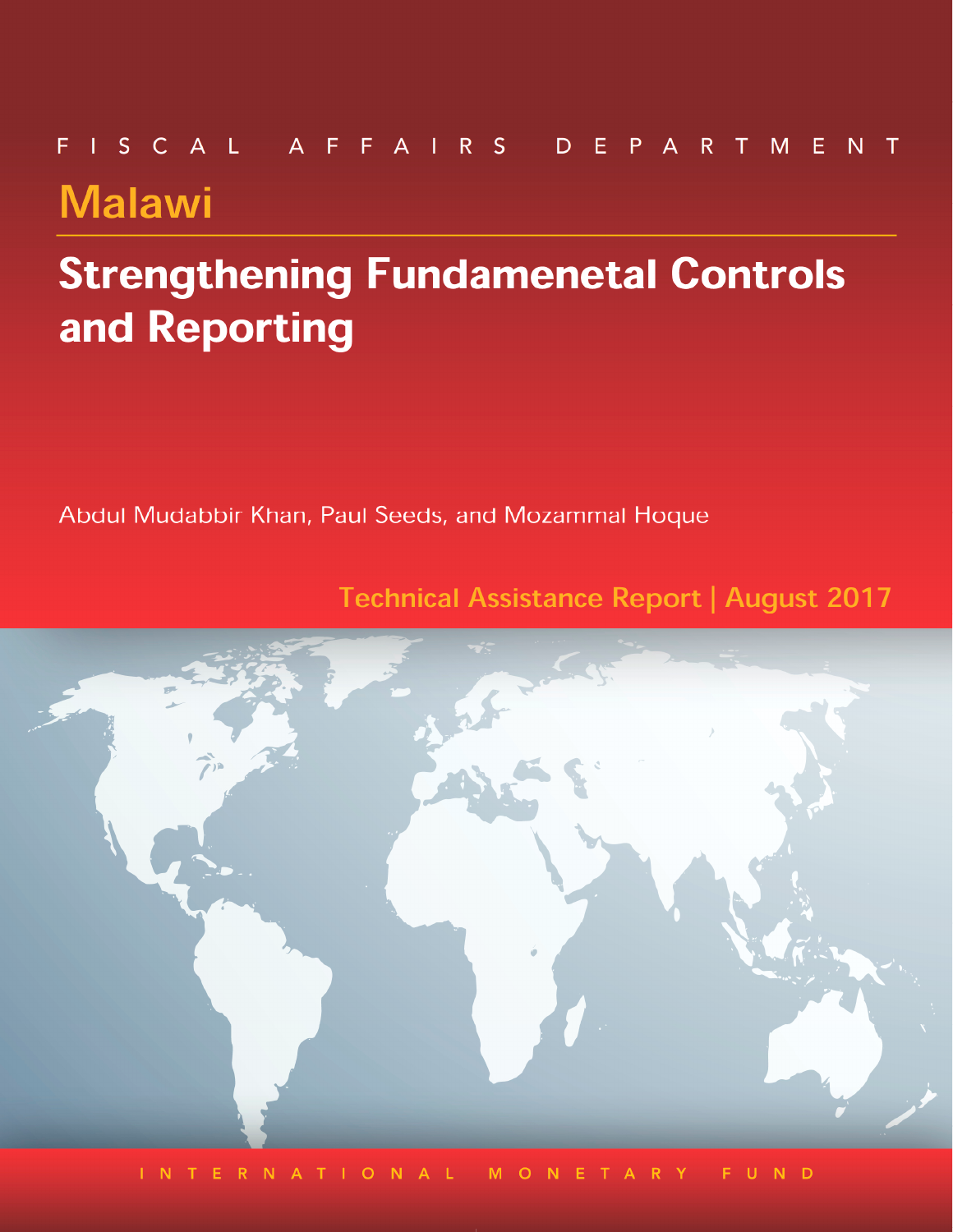# **Malawi Strengthening Fundamental Controls and Reporting**

Abdul Mudabbir Khan, Paul Seeds, and Mozammal Hoque



**Technical Assistance Report**

**August 2017**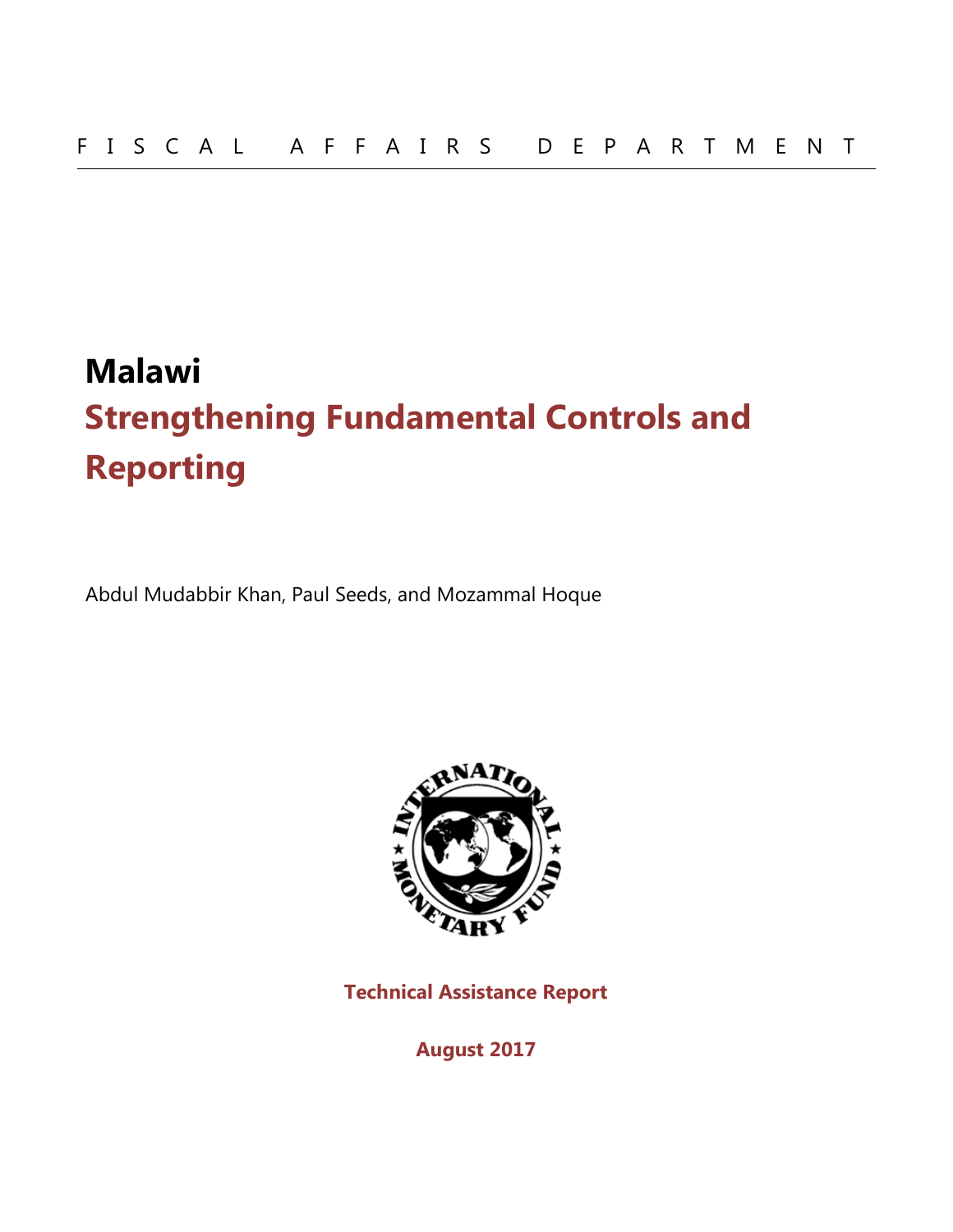## **CONTENTS**

|                                    | $\overline{4}$  |
|------------------------------------|-----------------|
| EXECUTIVE SUMMARY <b>EXECUTIVE</b> | 5               |
|                                    |                 |
|                                    | $\overline{9}$  |
|                                    |                 |
|                                    |                 |
|                                    | $\overline{14}$ |
|                                    |                 |
|                                    | $\sim$ 20       |

#### **II. INTEGRATED FINANCIAL MANAGEMENT INFORMATION SYSTEM AND FISCAL REPORTING \_\_\_\_\_\_\_\_\_\_\_\_\_\_\_\_\_\_\_\_\_\_\_\_\_\_\_\_\_\_\_\_\_\_\_\_\_\_\_\_\_\_\_\_\_\_\_\_\_\_\_\_\_\_\_\_\_\_\_\_\_\_\_\_\_\_\_\_\_\_\_\_\_\_\_\_\_\_\_\_\_\_\_\_ 22**

| B. Ongoing Integrated Financial Management Information System Developments and        |     |
|---------------------------------------------------------------------------------------|-----|
| Enhancements                                                                          | 24  |
| C. Status of Readiness for the New Integrated Financial Management Information System | -27 |
| D. Summary of Recommendations_                                                        | 28  |

#### **BOXES**

| 1. Balance of Cashbook that Should Be Reconciled                          | 10 |
|---------------------------------------------------------------------------|----|
| 2. Example of Reconstructed Cashbook Balance Used in Bank Reconciliations | 11 |
| 3. Summary of Systemic Issues Impacting Bank Reconciliation               | 15 |
| 4. The Implications of the Stale Check Procedures                         | 19 |

### **TABLES**

| 1. Summary of Recommendations                                                            |  |
|------------------------------------------------------------------------------------------|--|
| 2. Recent and Ongoing Integrated Financial Management Information System Developments_24 |  |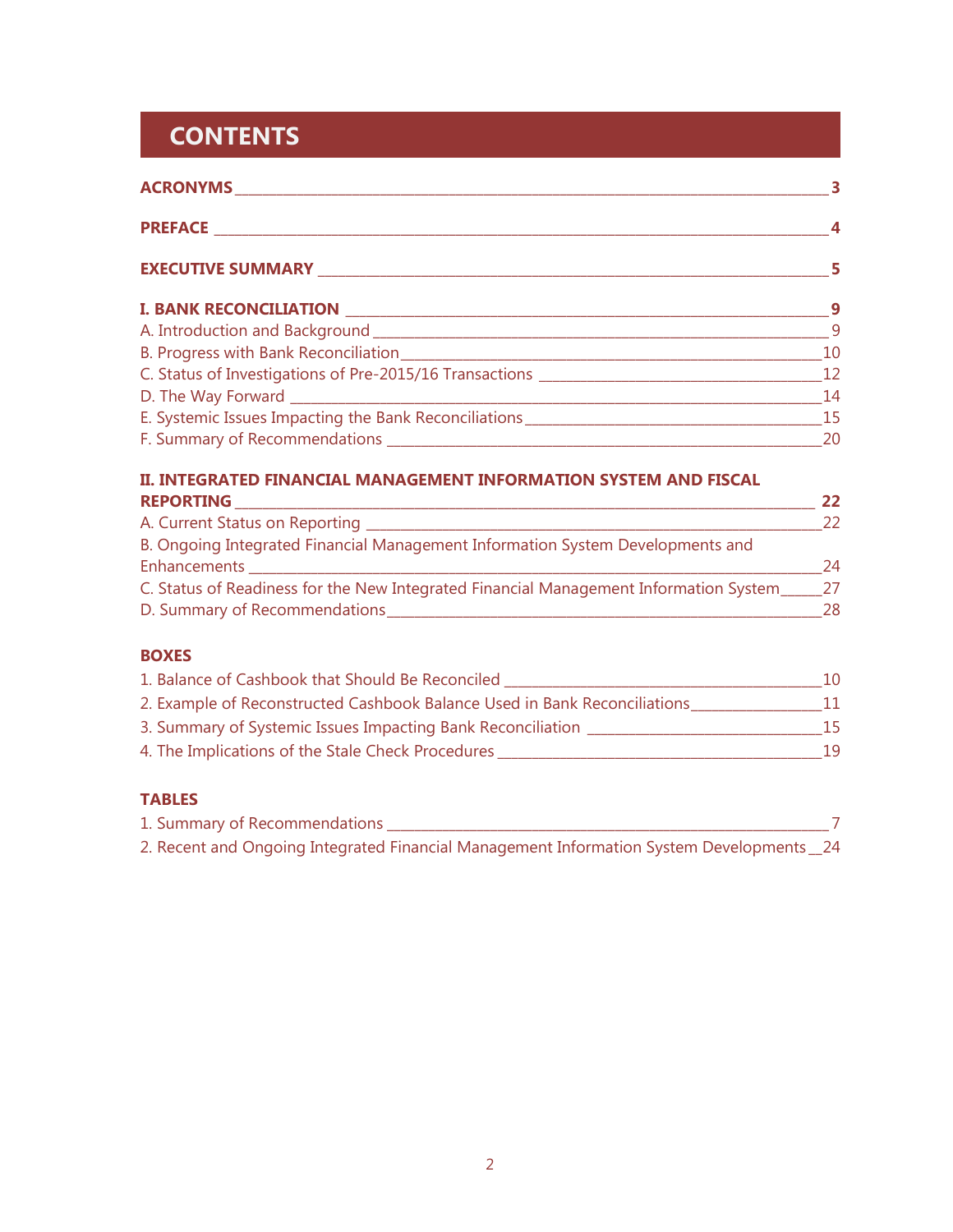# **ACRONYMS**

| <b>AFE</b>     | <b>AFRITAC East</b>                                           |
|----------------|---------------------------------------------------------------|
| <b>AFRITAC</b> | African Regional Technical Assistance Center                  |
| <b>AFS</b>     | <b>Annual Financial Statements</b>                            |
| AG             | <b>Accountant General</b>                                     |
| AGD            | Accountant General's Department                               |
| AP             | <b>Accounts Payable</b>                                       |
| <b>ATS</b>     | <b>Automated Transfer System</b>                              |
| <b>BCG</b>     | <b>Budgetary Central Government</b>                           |
| BD             | <b>Budget Division</b>                                        |
| <b>CIAU</b>    | Central Internal Audit Unit                                   |
| <b>CMC</b>     | Cash Management Committee                                     |
| <b>CMU</b>     | Cash Management Unit                                          |
| CO             | <b>Controlling Officer</b>                                    |
| <b>CS-DRMS</b> | Commonwealth Secretariat Debt Recording and Management System |
| <b>CSV</b>     | Comma separated value                                         |
| DAD.           | Debt and Aid Department                                       |
| DP.            | Development Partner                                           |
| <b>ECF</b>     | <b>Extended Credit Facility</b>                               |
| <b>EFT</b>     | Electronic Funds Transfer                                     |
| <b>FAD</b>     | <b>Fiscal Affairs Department</b>                              |
| <b>FEAD</b>    | Financial and Economic Affairs Division                       |
| <b>FROIP</b>   | Financial Reporting and Oversight Improvement Project         |
| GL             | General Ledger                                                |
| GoM            | Government of Malawi                                          |
| GWAN           | Government Wide Area Network                                  |
| ICT            | Information and communication technology                      |
| <b>IFMIS</b>   | <b>Integrated Financial Management Information System</b>     |
| <b>MDA</b>     | Ministry, Department, and Agency                              |
| MG1            | Malawi Government Account No. 1                               |
| МK             | Malawi Kwacha                                                 |
| MoF            | Ministry of Finance, Economic Planning, and Development       |
| <b>MRA</b>     | Malawi Revenue Authority                                      |
| <b>MTEF</b>    | Medium-Term Expenditure Framework                             |
| <b>NAO</b>     | National Audit Office                                         |
| <b>ORT</b>     | <b>Other Recurrent Transactions</b>                           |
| <b>PFM</b>     | <b>Public Financial Management</b>                            |
| <b>PFMA</b>    | Public Financial Management Act                               |
| <b>QBPR</b>    | Quarterly Budget Performance Reports                          |
| <b>RBM</b>     | Reserve Bank of Malawi                                        |
| ST             | Secretary to the Treasury                                     |
| <b>TIBCO</b>   | The Information Bus Company (RBM system for bank transfers)   |
| TMS            | <b>Treasury Management System</b>                             |
| UAT            | <b>User Acceptance Testing</b>                                |
|                |                                                               |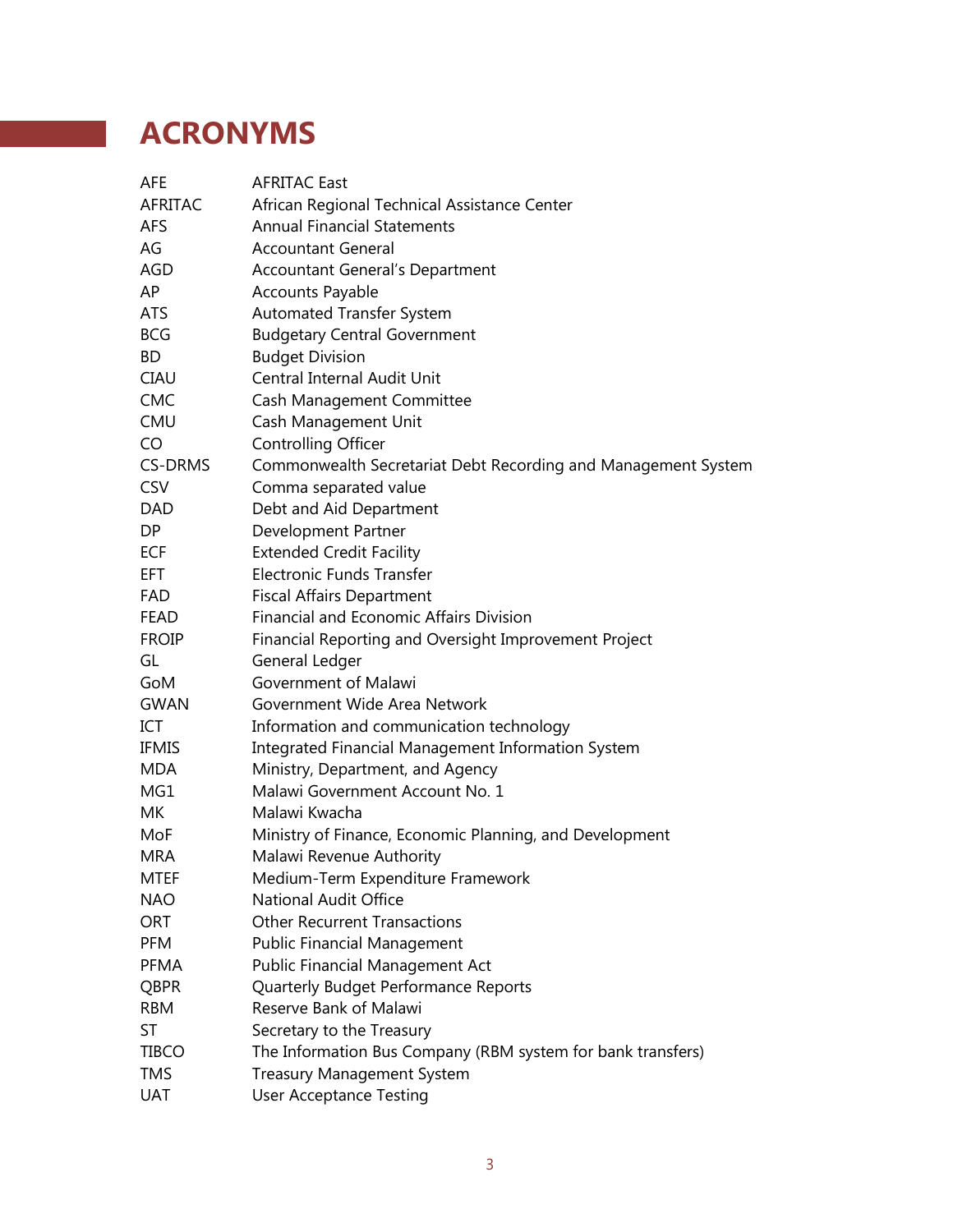## **PREFACE**

A technical assistance mission from the Fiscal Affairs Department (FAD) of the International Monetary Fund visited Lilongwe during the period March 29–April 7, 2017 to review progress on urgent public financial management (PFM) reform priorities and provide further guidance on their implementation. The mission team was led by Abdul Khan (FAD expert) and consisted of Paul Seeds (PFM Advisor AFRITAC East) and Mozammal Hoque (Resident PFM Adviser). This technical assistance (TA) was provided with financial support from the Government of Japan.

During its stay, the mission met with the Minister of Finance, Honorable Mr. Goodall Gondwe; the Secretary to the Treasury, Mr. Ben Botolo; the Secretary Treasury; Mr. Stephenson Kamphasa, the Auditor General; Mr. William Matmbo, the Accountant General; other officials of the Ministry of Finance; and Mr. Dickson Chassambira, Deputy Director of Central Internal Audit Unit. The mission also met senior officials of the Reserve Bank of Malawi, and the Ministries of Health and Land. The mission held discussions with the representatives of development partners including the UNDP, African Development Bank, European Union, JICA, USAID, World Bank, and DfID.

The mission would like to thank all of the above individuals and institutions for the frank and candid discussion of all issues, and courtesy extended throughout its stay. The mission appreciates the courtesy and assistance provided by Mr. Jack Roo, the Resident Representative) and Mrs. Audrey Kampola of the IMF office in Lilongwe.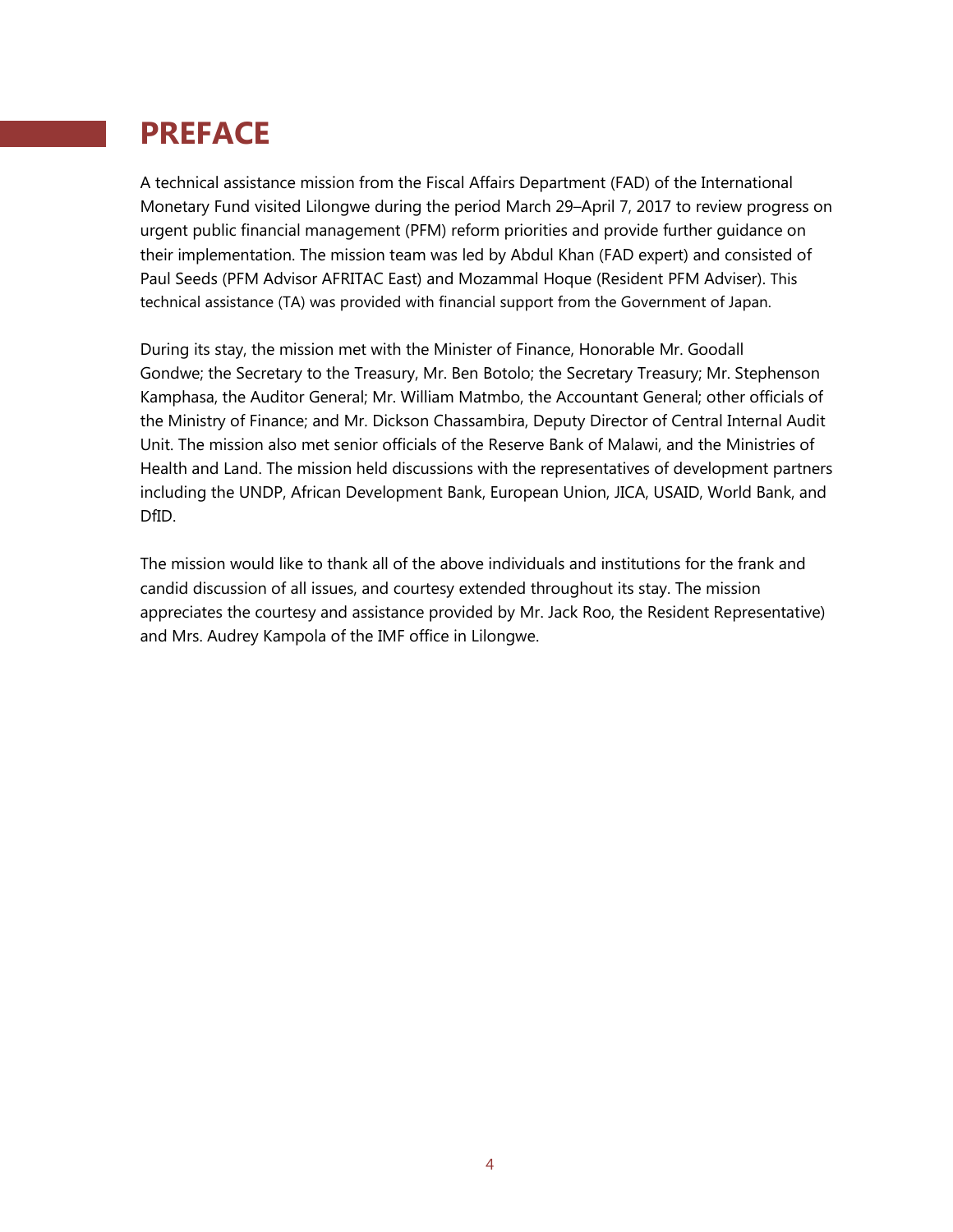## **EXECUTIVE SUMMARY**

**The government is determined to restore control over public funds.** The Fiscal Affairs Department (FAD) of the IMF had identified in 2014 the lack of effective bank reconciliations as a major impediment to achieving this objective and recommended measures to address this deficiency. Reconciling the accounting records with the RBM statements is a fundamental control over bank accounts to, among other things, establish the reliability of the records and to identify promptly any errors and irregularities. The Extended Credit Facility (ECF) incorporated prior actions related to bank reconciliations. This report summarizes the current status of bank reconciliations and makes recommendations for further and sustainable improvements in this area. This report also discusses the need to improve the accounting records, including bank reconciliations, in order that the Integrated Financial Management Information System (IFMIS) can be used effectively for fiscal reporting purposes.

**Considerable progress has been made on the reconciliation of the 2015/16 transactions of selected bank accounts.** Unmatched items have been investigated and adjustments have been made in many cases. This is an important step towards re-establishing control over bank accounts.

**However, more efforts are required to complete the reconciliations for 2015/16.** The Salaries account has not yet been reconciled. The reconciliations of the other bank accounts are at various stages of completion. The bank reconciliations are yet to reflect the cashbook balances after all the necessary adjustments have been made. The bank reconciliations should also present transparently the differences in the balances as at June 30, 2015 between the cashbook and the bank statements. The documentation related to the bank reconciliations should be improved. Inconsistent statements particularly about the status of adjustments (e.g., "has been made, is being made, or to be made") should be avoided. The templates for the reconciliations should be completed and the specified supporting documents should be attached. The full documentation should be made available to the FAD. Work on the salaries account should continue and the account fully reconciled.

**Issues related to the pre-2015/16 transactions should be investigated and resolved.** The Auditor General (through the forensic auditors RSM) and the Central Internal Audit Unit (CIAU) are investigating unmatched or potentially duplicate payments for period 2009–June 2015. Interim reports have been issued based on the original scope of the investigations and the final reports based on the extended scope are expected by May 2017 (CIAU) and October 2017 (Auditor General). These reports will provide valuable inputs that should be used by the AGD to fully reconcile the bank accounts. Any issues that cannot be resolved or any loss of public money that may be discovered must be dealt with in accordance with laws and regulations and appropriate adjustments made to ensure that an accurate starting position is established and future reconciliations are not affected by past differences.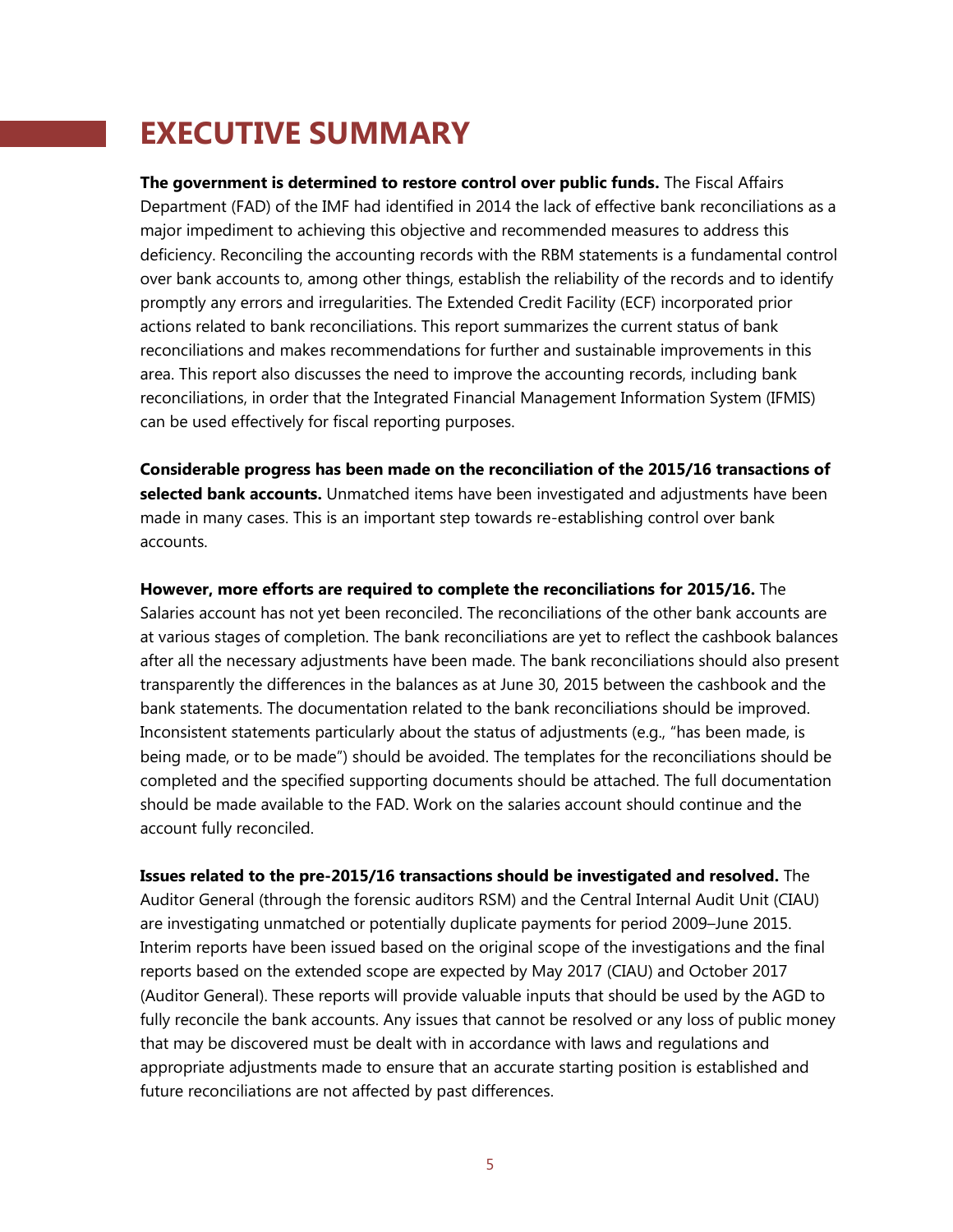**The Accountant General (AG) should investigate the possible duplicate payments** 

**(MK 25 billion) identified by the CIAU.** The CIAU report recommended that the AG should refer these immediately to the Auditor General for forensic examination. However, the AG has decided to defer action until the Auditor General's existing investigation is completed. This decision could be revisited given the potential for significant errors and irregularities and the importance of time in such circumstances.

**The AG should also investigate the bank accounts identified by the Auditor General that may be outside the government accounting systems.** All bank accounts must be recorded in the IFMIS in order to, among other things, provide a comprehensive record of government finances and facilitate the preparation of reliable fiscal reports.

**The AG should commence work on the bank reconciliations for 2016/17 immediately to avoid building up another backlog of unreconciled transactions.** The reconciliation up to March 2017 should be completed by June 2017. Thereafter the AGD should complete monthly reconciliations by the end of the next month.

**Progress has been made in addressing some of the systemic issues that affect bank reconciliations, but further effort is required.** The issues include those concerning systems at the MoF, AGD, and RBM (e.g., the lack of consistency in the treatment of exchequer releases), and processes such as those related to the treatment of returned electronic payments. The procedures for the treatment of stale checks need to be revisited to avoid potentially serious issues with the credibility of government accounts and bank reconciliations. The report discusses the systemic issues in detail.

**Fiscal reports should be prepared from the information recorded in the IFMIS.** Currently, fiscal reports are prepared from disparate data sources and little use is made of the IFMIS. In order for the IFMIS to become the main source of fiscal reports, the comprehensiveness, timeliness, and reliability of the IFMIS have to be improved significantly. The issues discussed under bank reconciliations, if addressed, would facilitate the use of the IFMIS for fiscal reporting, particularly by improving its comprehensiveness and reliability. Particular attention should be given to recording debt and revenue transitions in the IFMIS on a regular and timely manner.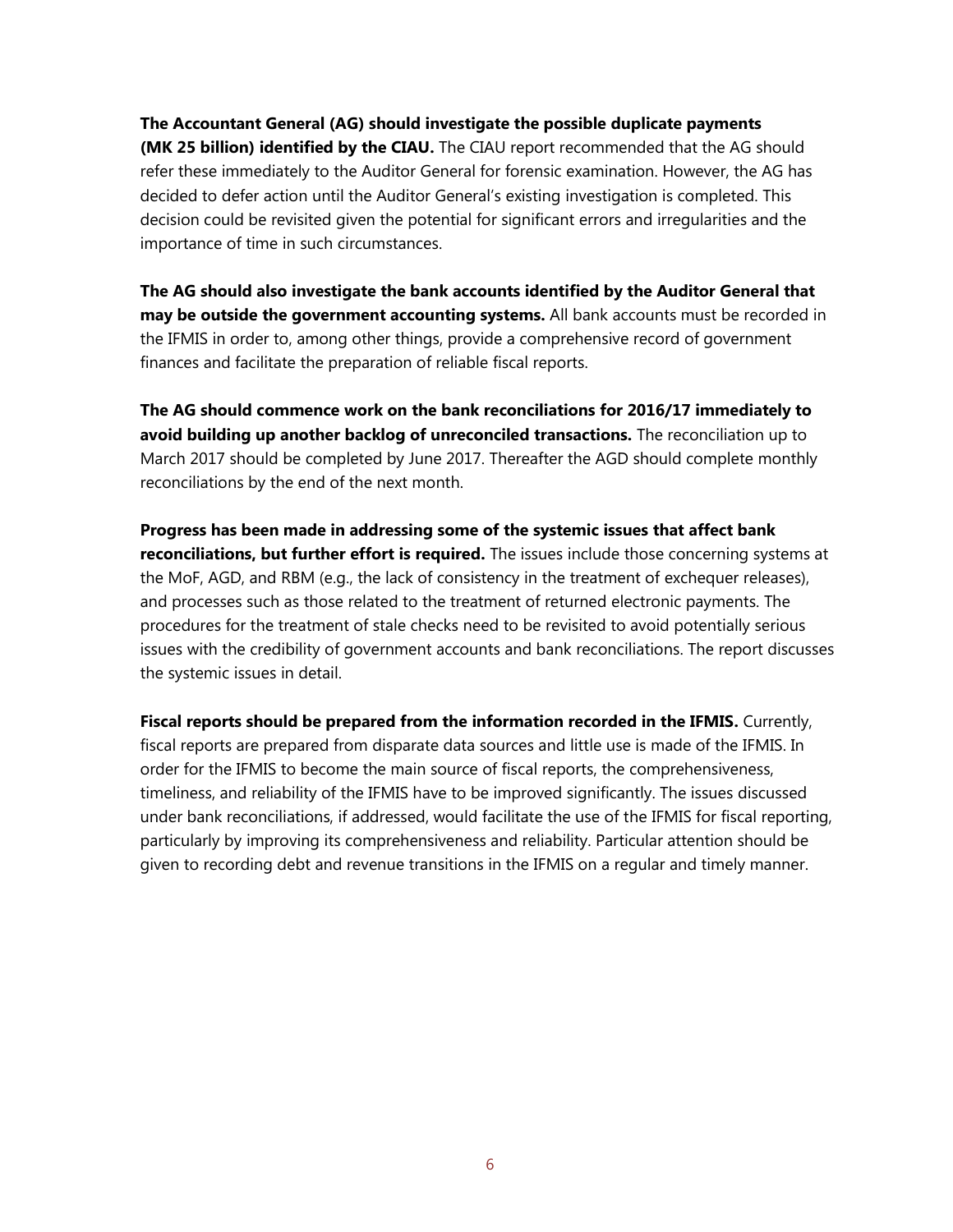## **Table 1. Malawi: Summary of Recommendations**

| <b>Action</b>                                                                                                                                                                                                                                           | <b>Responsibility</b> | <b>Time frame</b>                                   | <b>TA Requirements</b>      |
|---------------------------------------------------------------------------------------------------------------------------------------------------------------------------------------------------------------------------------------------------------|-----------------------|-----------------------------------------------------|-----------------------------|
| <b>Completing Bank Reconciliations</b>                                                                                                                                                                                                                  |                       |                                                     |                             |
| 1.1 Finalize the bank reconciliation statements as at<br>June 30 2016 by reflecting the actual cash book<br>balances after the adjustments.                                                                                                             | AG                    | April, 14, 2017                                     | <b>IMF Resident Adviser</b> |
| 1.2 Reflect the differences in the balances between<br>bank statements and cashbook as at June 30 2015<br>transparently in the finalized bank reconciliation<br>statements.                                                                             | AG                    | April, 14, 2017                                     | <b>IMF Resident Adviser</b> |
| 1.3 Complete the templates for 2015/16<br>reconciliations.                                                                                                                                                                                              | AG                    | April, 14, 2017                                     | <b>IMF Resident Adviser</b> |
| 1.4 Tidy up the documentation supporting the<br>reconciliations. Use consistent language in the main<br>reconciliation and the supporting documentation.                                                                                                | AG                    | April 14, 2017                                      | <b>IMF Resident Adviser</b> |
| 1.5 Provide the FAD with documentation, including<br>bank reconciliations, the templates and the<br>supporting evidence.                                                                                                                                | AG                    | April, 17, 2017                                     | <b>IMF Resident Adviser</b> |
| <b>Going Forward with Bank Reconciliation</b>                                                                                                                                                                                                           |                       |                                                     |                             |
| 1.6 Complete the reconciliation of the salaries bank<br>account for 2015/16.                                                                                                                                                                            | AG                    | June 2017                                           | <b>IMF Resident Adviser</b> |
| 1.7 Investigate the unrecorded bank accounts,<br>identified by the auditor general and incorporate<br>them into the IFMIS                                                                                                                               | AG                    | September 2017                                      |                             |
| 1.8 Commence bank reconciliations for 2016/17<br>immediately. Reconcile the backlog July 1 2016 to<br>March 31 2017 by the end of June 2017. Thereafter<br>complete monthly reconciliations by the end of the<br>next month.                            | AG                    | <b>Start Immediately</b><br>Complete June<br>2017   | <b>IMF Resident Adviser</b> |
| 1.9 CIAU should conduct regular audits of bank<br>reconciliations.                                                                                                                                                                                      | <b>CIAU</b>           | Commencing July<br>2017                             | <b>IMF Resident Adviser</b> |
| 1.10 Improve the procedures for resolving issues<br>between the government and RBM.                                                                                                                                                                     | <b>ST</b>             | September 2017                                      | <b>IMF Resident Adviser</b> |
| 1.11 Resolve the issue of the opening balance<br>differences as at June 30, 2015.                                                                                                                                                                       | AG                    | Commence<br>November 2017<br>Conclude<br>April 2018 | <b>IMF Resident Adviser</b> |
| <b>Systemic Issues Impacting Bank Reconciliation</b>                                                                                                                                                                                                    |                       |                                                     |                             |
| 1.12 Take steps to address systemic issues to avoid or<br>minimize reconciliation challenges in the future.                                                                                                                                             | AG                    | Ongoing                                             | <b>IMF Resident Adviser</b> |
| 1.13 Use the IFMIS transaction record for making the<br>bank transfers through TIBCO and attach a copy of<br>the IFMIS record with the TIBCO records - no transfer<br>should be made through TIBCO unless there is an<br>IFMIS posting record attached. | AG                    | May 2017                                            | <b>IMF Resident Adviser</b> |
| 1.14 Implement a formal process for dealing with all<br>returned payments through ATS.                                                                                                                                                                  | AG                    | <b>July 2017</b>                                    | <b>IMF Resident Adviser</b> |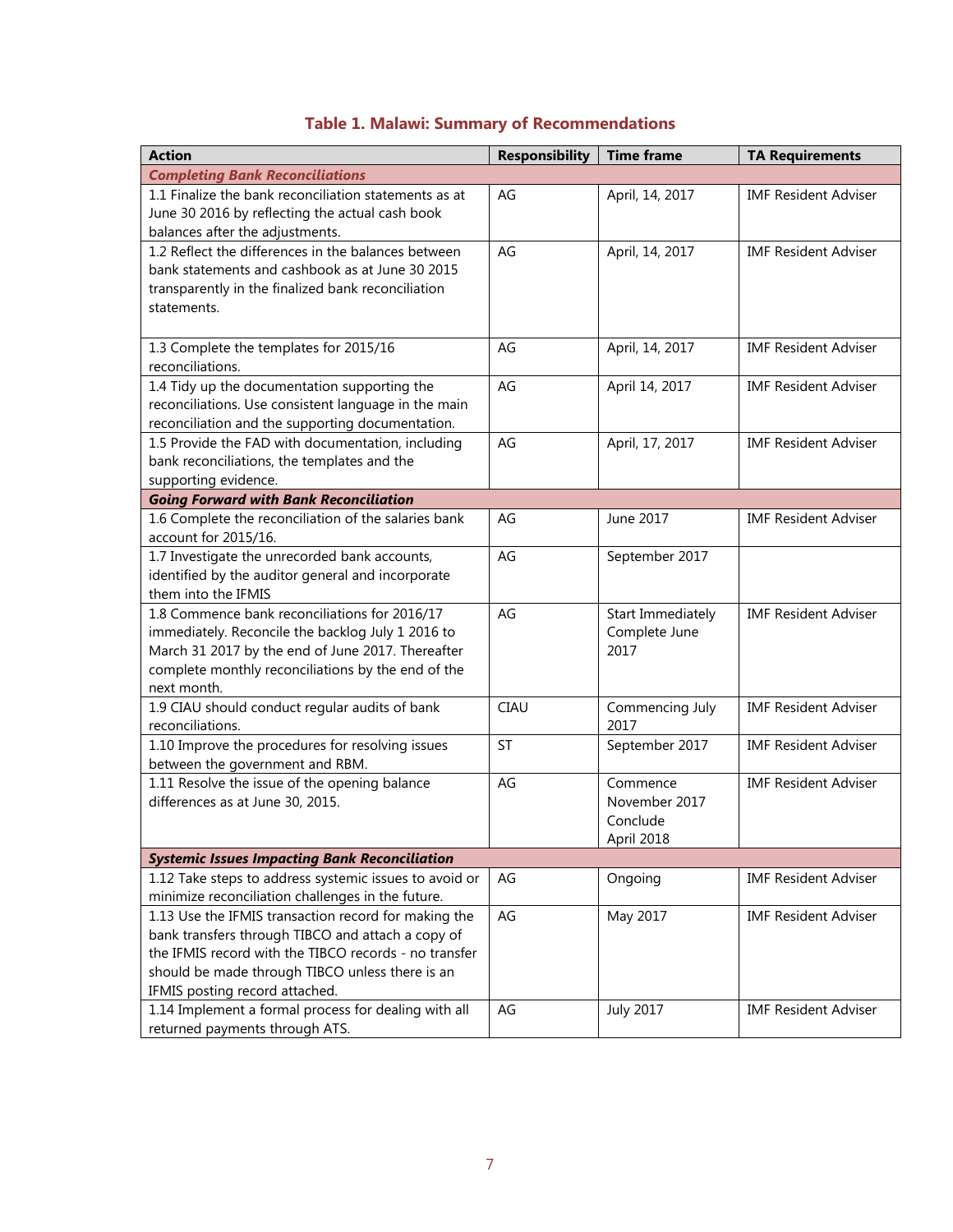## **Table 1. Malawi: Summary of Recommendations (concluded)**

| <b>Action</b>                                                                         | <b>Responsibility</b>     | <b>Time frame</b> | <b>TA Requirements</b>      |
|---------------------------------------------------------------------------------------|---------------------------|-------------------|-----------------------------|
| 1.15 Give Revenue Section access to bank statement                                    | AG                        | May 2017          | <b>IMF Resident Adviser</b> |
| and credit and debit advice slip data in soft copy to                                 |                           |                   |                             |
| facilitate timely recording of transfers into MG1                                     |                           |                   |                             |
| Account.                                                                              |                           |                   |                             |
| 1.16 Revise the stale check procedures-a reversal of                                  | AG                        | Immediately       | <b>IMF Resident Adviser</b> |
| payment must lead to a reversal of expenditure.                                       |                           |                   |                             |
| 1.17 Discontinue the practice of backdating                                           | AG                        | Immediately       | <b>IMF Resident Adviser</b> |
| payments. Adjustments may be backdated only in                                        |                           |                   |                             |
| exceptional circumstances and if approved by the ST.                                  |                           |                   |                             |
| <b>IFMIS Support to Reporting</b>                                                     |                           |                   |                             |
| 2.1 Process all public debt payments (external and                                    | <b>DAD</b>                | May 2017          | <b>IMF Resident Adviser</b> |
| domestic) through the IFMIS.                                                          |                           |                   |                             |
| 2.2 Expedite the restoration of the DAD CS-DRMS                                       | <b>DAD</b>                | <b>July 2017</b>  | <b>IMF Resident Adviser</b> |
| database and record all external and domestic debt                                    |                           |                   |                             |
| activity.                                                                             |                           |                   |                             |
| 2.3 Chase up the MDAs for returns of non-tax                                          | <b>AG Revenue Section</b> | <b>July 2017</b>  | <b>IMF Resident Adviser</b> |
| revenue collection deposits.                                                          |                           |                   |                             |
| <b>Enhancements to Current IFMIS</b>                                                  |                           |                   |                             |
| 2.4 Seek funding to support full rollout of TMS to                                    | ST/AG                     | May 2017          | <b>IMF Resident Adviser</b> |
| MDAs.                                                                                 |                           |                   |                             |
| 2.5 Implement TMS in MDAs.                                                            | <b>IFMIS Department</b>   | <b>July 2017</b>  | <b>IMF Resident Adviser</b> |
| 2.6 Investigate with the vendor options for                                           | AG                        | <b>July 2017</b>  | <b>IMF Resident Adviser</b> |
| implementing multi-currency in a way which would                                      |                           |                   |                             |
| avoid exchange rate differences.                                                      | ST/AG                     |                   | <b>IMF Resident Adviser</b> |
| 2.7 Agree with RBM an appropriate mechanism for<br>handling rejected payments in ATS. |                           | May 2017          |                             |
| 2.8 Address all outstanding security and control                                      | ST/AG/RBM                 | <b>July 2017</b>  | <b>IMF Resident Adviser</b> |
| issues on EFT and complete the interface between                                      |                           |                   |                             |
| IFMIS and ATS.                                                                        |                           |                   |                             |
| 2.9. Require the vendor to fix the control weakness                                   | AG/IFMIS Team             | Immediate         | <b>IMF Resident Adviser</b> |
| relating to "apply-date" for payments.                                                | /Vendor                   |                   |                             |
| 2.10. Engage the vendor to reconfigure IFMIS so that                                  | AG                        | <b>July 2017</b>  | <b>IMF Resident Adviser</b> |
| all cancelled checks, are reversed along with                                         |                           |                   |                             |
| reversing the expenditures.                                                           |                           |                   |                             |
| <b>Planning for the new IFMIS</b>                                                     |                           |                   |                             |
| 2.11 Seek funding through the development partners                                    | ST/AG                     | Immediate         | <b>IMF Resident Adviser</b> |
| (DPs) for engaging a highly experienced international                                 |                           |                   |                             |
| IFMIS consultant.                                                                     |                           |                   |                             |
| 2.12 Seek alternative sources of funding for the IFMIS                                | ST/AG                     | Immediate         | <b>IMF Resident Adviser</b> |
| implementation.                                                                       |                           |                   |                             |
| 2.13 Undertake an assessment of the infrastructure                                    | AG/IFMIS Team             | Immediate         | <b>IMF Resident Adviser</b> |
| and broader prerequisites for IFMIS implementation,                                   |                           |                   |                             |
| not covered under the IFMIS contract, and liaise with                                 |                           |                   |                             |
| DPs to ascertain whether unutilized FROIP funds can                                   |                           |                   |                             |
| be used for this purpose.                                                             |                           |                   |                             |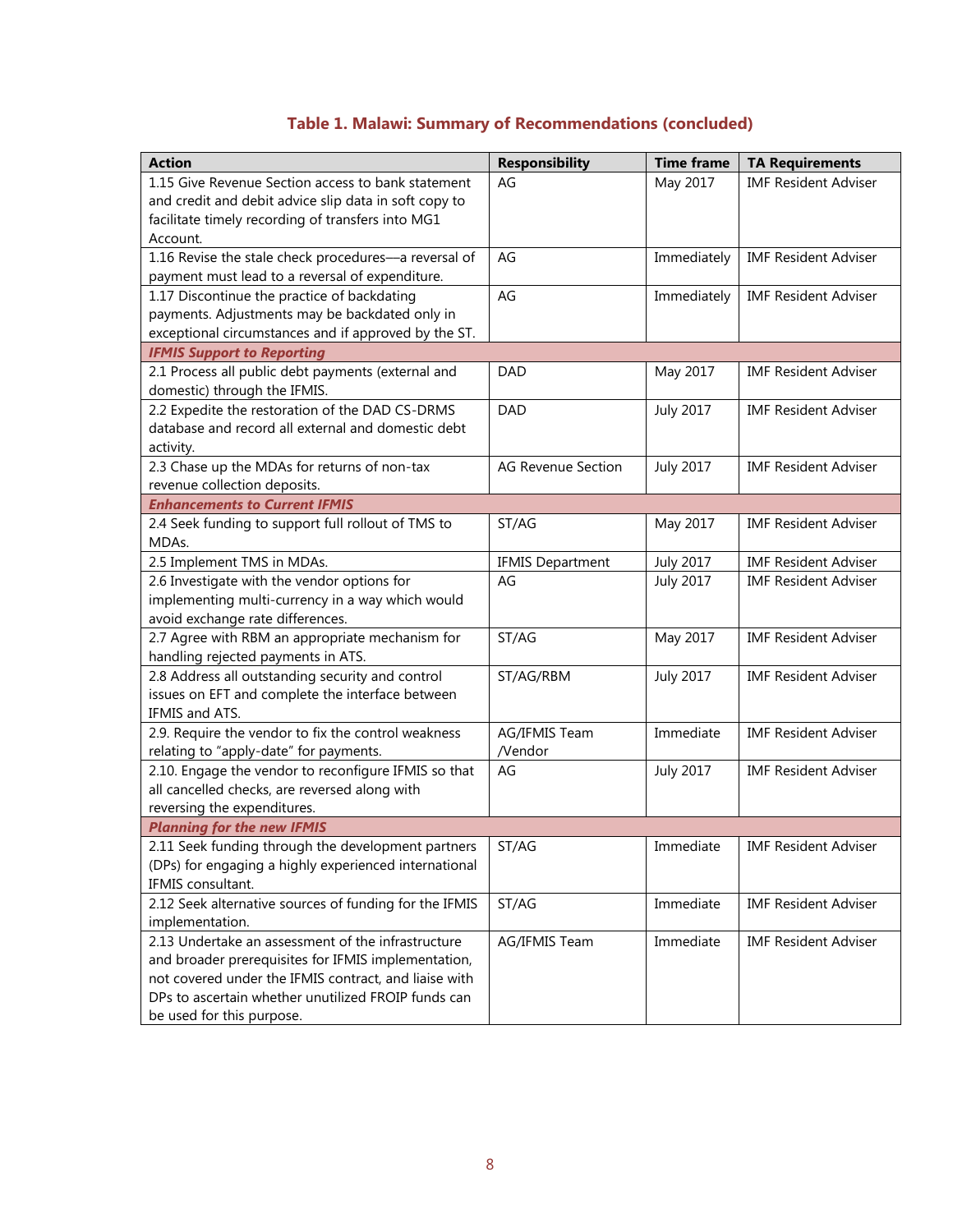## **I. BANK RECONCILIATION**

## **A. Introduction and Background**

**1. Restoring control over government bank accounts is recognized as a key priority of the Government.** Previous FAD TA reports have underscored the crucial role that bank reconciliations play in exercising effective control over public funds. It is a fundamental control that provides assurance that the government and the Reserve Bank of Malawi (RBM) records of banking transactions and balances are consistent and facilitate the identification of any errors and irregularities. The more timely and frequent the bank reconciliations, the more likely it is that any errors are rectified and any potential irregularities are investigated and corrective actions taken promptly. The lack of effective bank reconciliations in Malawi contributed to a significant weakening in the control environment that, in turn allowed, among other things, the large-scale theft of public funds, as evidenced by the cashgate scandal, to occur and remain undetected for some time. The authorities are therefore determined to make improvements in this area.

**2. Past FAD TA reports drew attention to the importance of performing bank reconciliations on a regular basis and provided guidance for improvements in this area.** The November 2014 FAD TA mission recommended, among other things, maintaining complete records of all government bank accounts in IFMIS and reconciling them with bank statements as a fundamental control.<sup>1</sup> One of the major deficiencies of the bank reconciliation process in Malawi was that the unmatched items remain unresolved and unadjusted in the accounting records for a long time. The FAD mission of August/September 2016 reiterated the need to make the adjustments in a timely manner and on a regular, at least monthly, basis.<sup>2</sup>

**3. The Extended Credit Facility (ECF) arrangement incorporated prior actions related to bank reconciliations.** The reconciliation of all FY 2015/16 transactions of government bank accounts––Malawi Government Account No. 1 (MG1) and the six operational accounts and Ways and Means—until end-December 2015 was a prior action for the  $7<sup>th</sup>$  and  $8<sup>th</sup>$  reviews. The reconciliation of the entire FY 2015/16 transactions is a prior action for the completion of the 9<sup>th</sup> review. It should be noted that the prior actions relate to 2015/16 transactions only and not the balances of the bank accounts. This was because the transactions prior to 2015/16 are being examined by external and internal auditors. Once these examinations are completed, the balances as at June 30, 2015 would need to be reconciled. The mission reviewed the progress toward meeting the prior action for the 9<sup>th</sup> review as well as the related issues to ensure that the reconciliation process is completed in a transparent and sustainable manner and is accompanied by evidentiary support.

<sup>&</sup>lt;sup>1</sup> See "Restoring Financial Control and Accountability," December 2014, Fiscal Affairs Department, IMF.

 $2$  See "Building and Sustaining Financial Control," September 2016, Fiscal Affairs Department, IMF.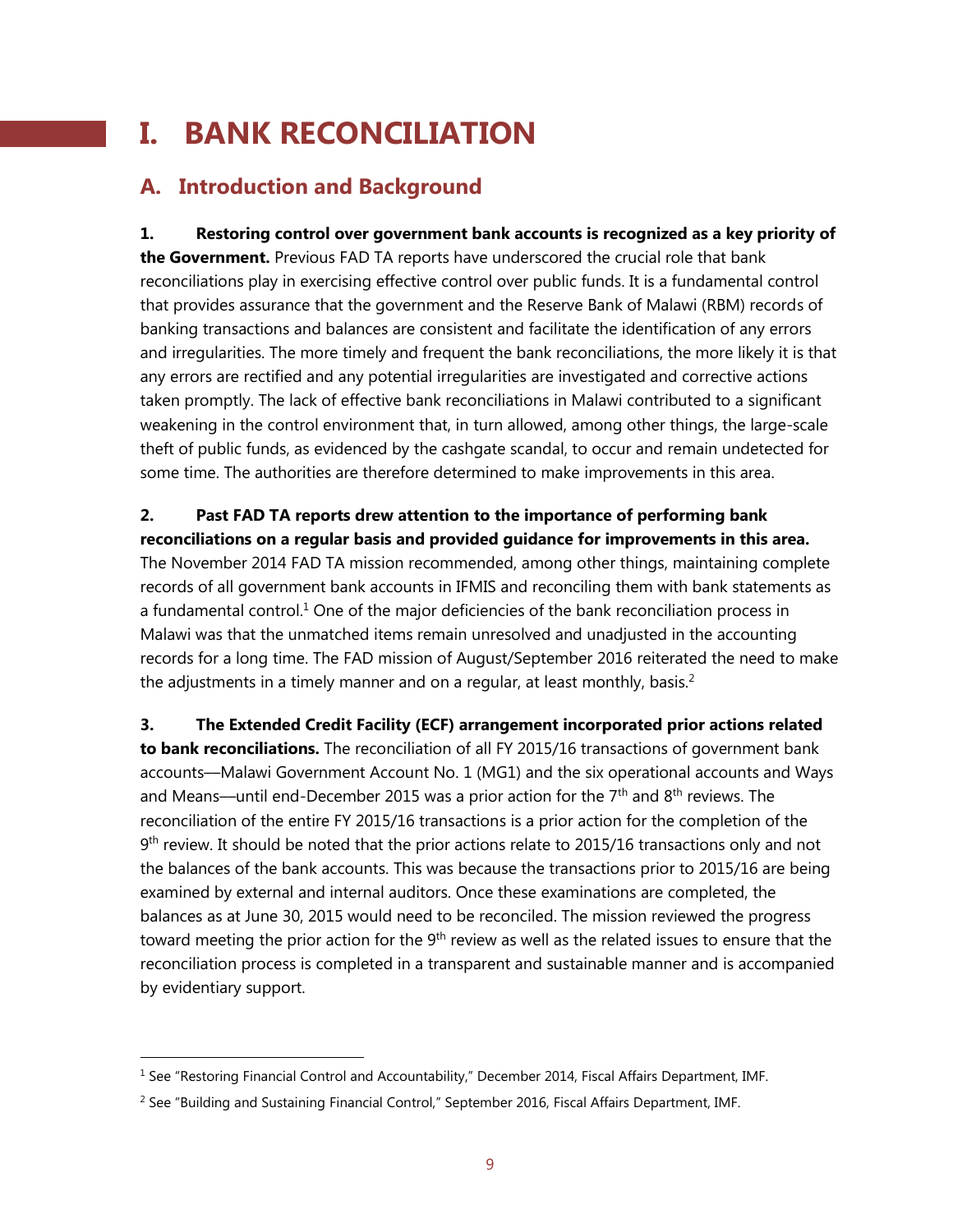## **B. Progress with Bank Reconciliation**

#### **4. Considerable progress has been made on the reconciliation of the 2015/16**

**transactions of bank accounts.** This reflects the significant effort made by the Accountant General's Department (AGD) to address the long-standing issue of bank reconciliation. A serious effort has been made to investigate the long list of unmatched items that were part of past attempts at bank reconciliations and adjustments have been made with the result that the list of unresolved items is shortened significantly. This is an important step towards re-establishing control over bank accounts as items that remain unmatched for a long period of time can, among other things, make it difficult to identify errors and irregularities.

**5. However, more efforts are required to complete the bank reconciliations of the transactions for 2015/16.** Of the accounts required to be reconciled under the ECF

arrangement, the reconciliations of six accounts—MG 1, ORT (or Other Recurring Transactions), Development, Advances, Compensation and Refund, and Pensions and Gratuity—were available for review. The bank reconciliation of the remaining bank account—Salaries—was not available for review by the mission as officials were still working on them. The template for documenting the reconciliations in a more structured manner—developed by FAD—was available only for Advances, Compensation and Refund, and Pensions and Gratuity accounts. The supporting evidence for the bank reconciliations—including the evidence of adjustments—as specified in the template was also not available for the mission's review. However, as discussed below, the AGD is working on these and committed to make the fully completed bank reconciliations and templates and supporting evidence (excluding the salary account) available by April 14, 2017.

**6. The bank reconciliation statements do not reflect cashbook balances after any** 

**necessary adjustments have been made.** As a result, the existing bank reconciliation statements continue to show large amounts as reconciling or unmatched items. Separate notes indicate that adjustments have been made and the number and amounts of unreconciled items have been reduced significantly, although not cleared completely (See Box 1).

#### **Box 1. Malawi: Balance of Cashbook that Should Be Reconciled**

If the cashbook balance was 100 when the reconciliation exercise commenced and various reconciliation adjustments were made in the cashbook amounting to say a net outflow of 75, the revised cashbook balance will be 25. This is the balance that should be used to prepare the final bank reconciliation statement. This is also the balance that should be reflected in the fiscal reports. This will, among other things, ensure that receipts and payments are reflected correctly in the accounts after taking into account all adjustments. Detailed guidance on the preparation and review of bank reconciliations can be found in earlier FAD TA reports. However, the existing bank reconciliations do not reconcile the cashbook balance after these adjustments (25 in this example). Instead the reconciliations show the cash book balance before the adjustments (the equivalent of 100 in the above example).

**7. The AG indicated that the final bank reconciliation statements will reflect the cashbook balances after the adjustments.** The intention was to complete these final reconciliation statements in time for the mission. However, there were practical difficulties,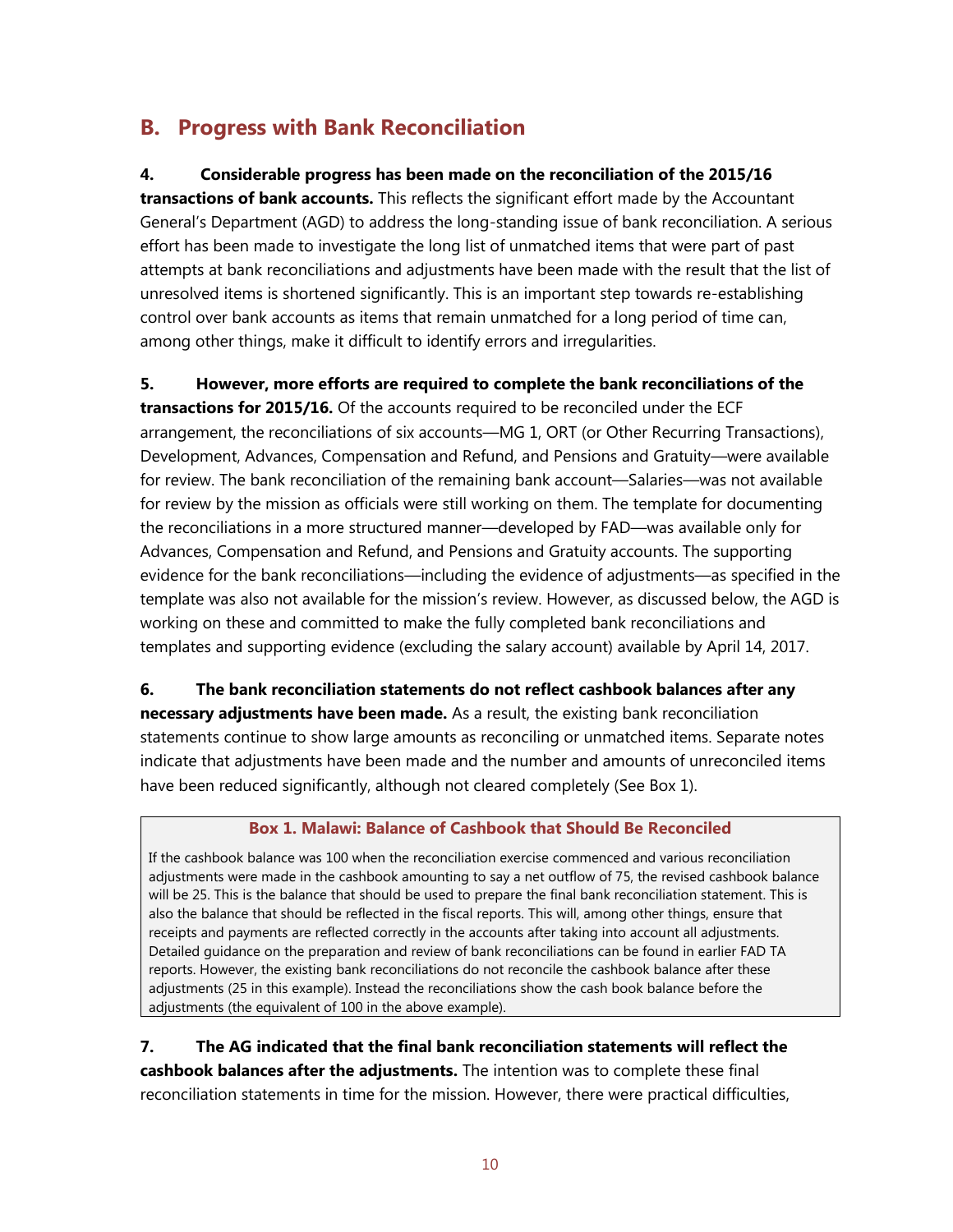including the fact the IFMIS could not process two fiscal years concurrently. Therefore, the IFMIS was processing 2016/17 transactions during the day and could only be used in the evenings to process 2015/16 transactions and adjustments. This made it impossible to have the finalized reconciliations ready in time for the mission. However, the AG was confident that the finalized bank reconciliation statements incorporating the post adjustment balances would be available by April 14, 2017.

**8. The existing bank reconciliation statements do not reflect the cashbook balances before the adjustments either.** Instead, a reconstructed balance was calculated by starting with the bank statement balance as at June 30 2015 and adding the receipts and deducting the payments in the cashbook during the year. This method was applied to eliminate the impact of the unreconciled differences in the balances between the cashbook and the bank statements as at June 30, 2015 (See Box 2). In addition to making the reconciliations difficult to understand, this is inconsistent with the fundamental principle that a bank reconciliation should reconcile the actual cash book balance with the bank statement balance.

#### **Box 2. Malawi: Example of Reconstructed Cashbook Balance Used in Bank Reconciliations**

The Advances account had a cashbook balance before adjustments as at June 30, 2016 of MK 90.9 million. However, the bank reconciliation reconciled a reconstructed cashbook balance of MK166.7 million. The difference of MK 75.8 million reflects the difference in the opening balances as at June 30, 2015 between the cashbook and the bank statement.

**9. The FAD report of October 2016 discussed the need for presenting the difference in the opening balance transparently in the bank reconciliation.** This can be achieved by showing the actual balance per cashbook on the reconciliation followed by an adjustment for the difference in opening balance. For example, if the opening balance difference was 100 (cash book balance is greater than the bank statement balance) and the closing balance on cashbook was 500, the reconciliation should start with the 500 and then show the 100 as a reconciling item that reduces the 500 to 400. The mission was pleased that the AG agreed to adopt this presentation when preparing the revised bank reconciliation statements.

**10. The documentation of the bank reconciliation needs to be improved.** For example, adjustments for unmatched items were described in some documents as "passed" or "cleared" while the supporting documents described them as "to be passed" or "being followed up." The AG explained that this was just an issue of language (i.e., the wrong expression being used). However, it is important to stress that language is important in this context as a key and longstanding weakness in the bank reconciliation area has been the failure to make adjustments in a timely manner. Any review of bank reconciliation therefore should be able to conclude with certainty whether adjustments have been made or not. It is expected that the revised bank reconciliation statements will used the cash book balances after the adjustments, thereby significantly reducing the need for such explanations.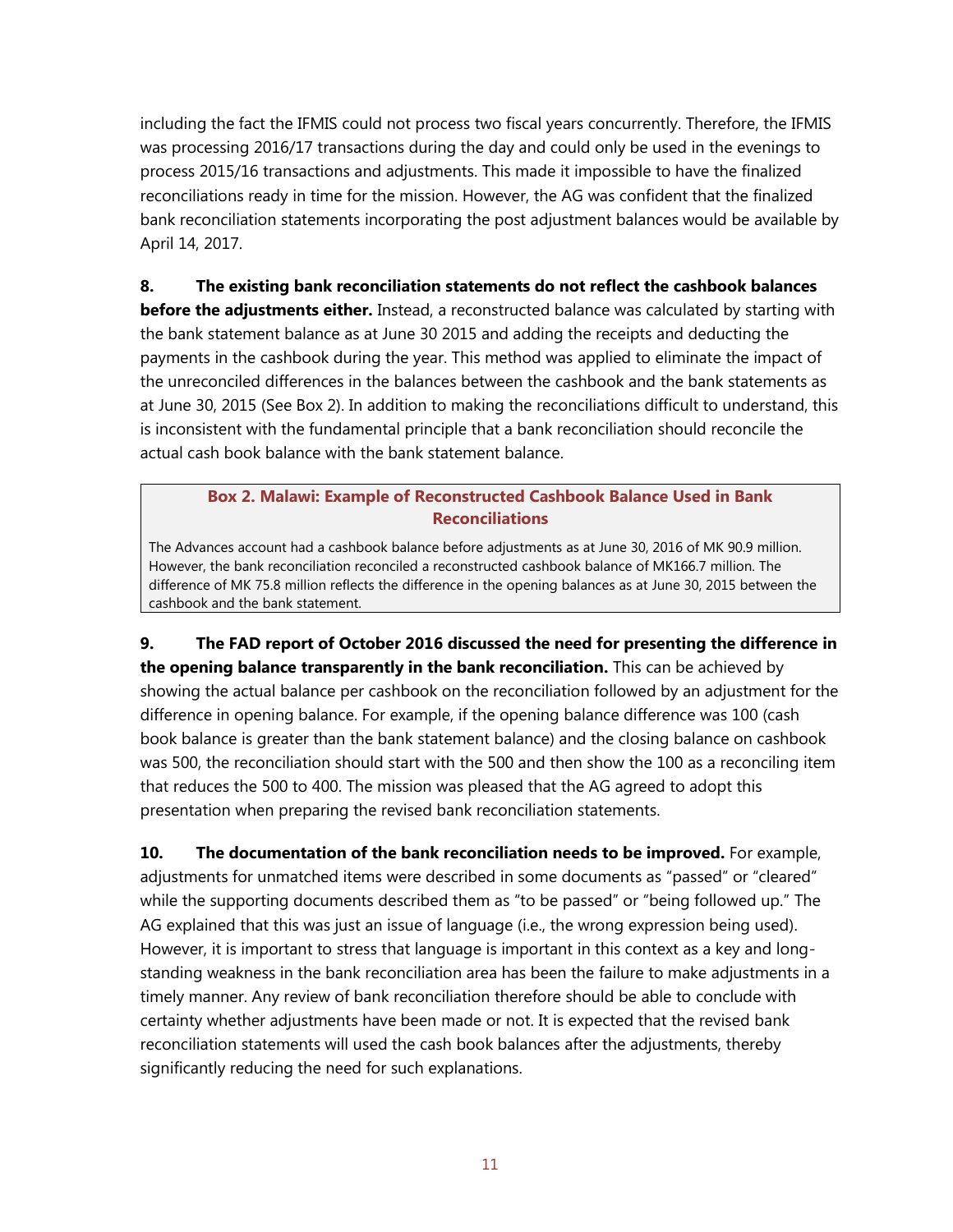**11. The bank reconciliation of the salaries account was not available for the mission's review.** The reconciliation of this account presents a number of challenges. The challenges are caused by many factors, including the sheer volume of transactions, the use of different systems that employ different references and show different aggregation of amounts. The processing of deductions, including the transmission of deducted amounts to third parties such as lending institutions from which the employees have borrowed present particularly difficult challenges. The systemic issues affecting the bank reconciliation are discussed in more detail in Section E. Progress has been made in reconciling the Salaries bank account but the reconciliation is yet to be completed. The AGD estimates that about Mk 350 million of the 2015/16 transactions remain unreconciled and work is continuing to resolve these. $3$ 

## **C. Status of Investigations of Pre-2015/16 Transactions**

**12. The reconciliation of 2015/16 transactions excludes any differences between cashbook and bank statements as at June 30, 2015.** Two separate reviews are being conducted on these pre-2015/16 bank account transactions—one by forensic auditors on behalf of the Auditor General and the other by the Central Internal Audit unit (CIAU)—with a view to identifying and resolving differences. The FAD report of the August-September 2016 mission discussed the scope of these reviews and their impact on the reconciliation of balances as at June 30, 2015. In summary, it was noted that while these reviews would provide valuable input for the bank reconciliations as at June 30, 2015, the AGD would need to use this information to undertake a reconciliation after making any necessary adjustments.

### **The forensic audit**

**13. The forensic audit being carried out on behalf of the Auditor General is continuing and a final report is expected in October 2017.** The forensic auditors (RSM) initially investigated the difference between the value of bank statement and cashbook payments during the period January 2009 to December 2014 amounting to MK 577 billion focusing on items over MK 10 million. This examination led to a reduction of the unexplained difference to MK 236 billion. As indicated in the previous FAD report the auditors concluded that "...the figure of
MK 577 billion that is regularly quoted as 'unaccounted for' is incorrect." This is because the same data captured from two different sources was probably the cause of the identified duplications. The scope of the audit has been expanded to include an examination of all the remaining differences (i.e., no sampling). The forensic auditors are also expected to review the effectiveness of controls in the IFMIS. Other findings of the forensic audit included:

- Some direct payments by the RBM were not booked;
- Some problems arose as a result of the shutdown following the cash gate scandal; and
- Errors in data entry accounted for some of the differences.

<sup>&</sup>lt;sup>3</sup> The payroll is some MK 20 billion a month.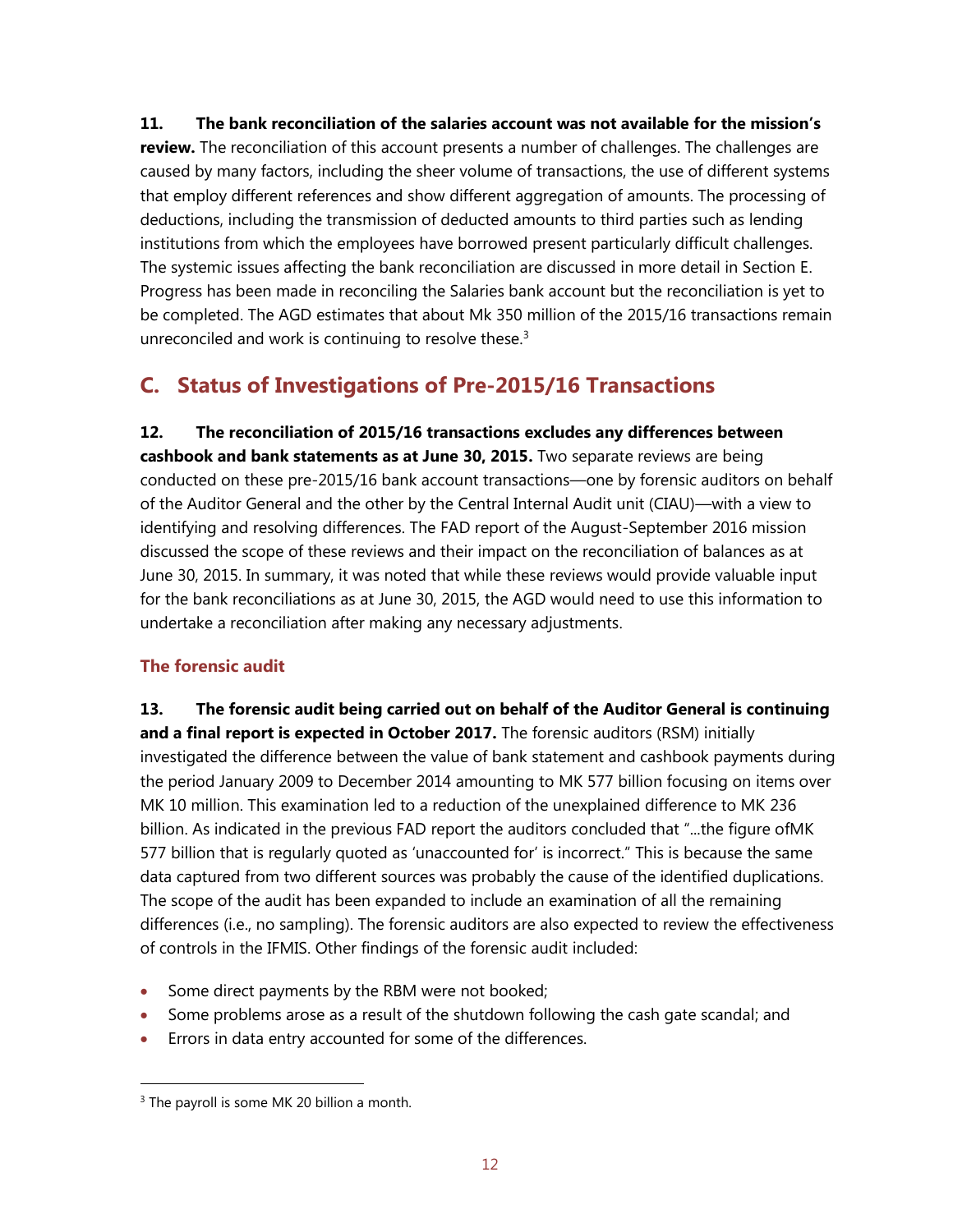**14. The Auditor General has written to the AGD regarding the bank accounts that could potentially be outside the IFMIS and government accounting records.** As discussed in the previous FAD report this was one of the findings of the forensic audit. The Auditor General wrote to the AG about these accounts—possibly four bank accounts with a combined balance of 260 billion. The Auditor general is awaiting a response from the AGD and intends to elevate this to the Minister level if no responses are forthcoming. The AGD indicated that a census of bank accounts has been just completed and will be reported to the ST but it was too early to say what actions might be taken in respect of the accounts identified by the Auditor General.

#### **The CIAU audit**

 $\overline{a}$ 

#### **15. The CIAU submitted a report on its work on bank accounts and unmatched**

**transactions.** The report covered six bank accounts<sup>4</sup> and examined transactions on a sample basis during the period January–June 2015.<sup>5</sup> The CIAU's report covers 2,400 transactions amounting MK 116.4 billion (19 percent). The scope of the assignment was subsequently revised to include the examination of all unmatched transactions and assisting the AGD to correct the accounting records.<sup>6</sup> A total of 17,119 transactions amounting to MK 622.8 billion were reported as unmatched (the CIAU uses the term non-reconciling) and are to be examined by the CIAU. The CIAU's work is continuing and is expected to be completed by May 2017.

## **16. The CIAU found significant duplication of payments and recommended that the AG**

**should immediately refer these to the National Audit office for forensic examination.**  Duplicate payments on bank statements amounted to MK 25.0 billion, while the cashbook contained MK 1.0 billion of duplicate payments. The CIAU also noted that some transactions were duplicated more than once. Other CIAU findings included:

- MK 77.5 billion were matched and incorrectly shown as unmatched on the bank reconciliations;
- MK 9.3 billion were valid payments (subventions) to government institutions that had been received by the institutions but were not traceable on the bank statements.

**17. The AGD has not yet acted on the CIAU recommendation to submit the possible duplicate payments for forensic examination.** The AG indicated that he had contacted the RBM who disagreed that these were duplicate payments. The AG also indicated that he was waiting for the completion of the work by the forensic auditors on behalf of the Auditor General,

<sup>4</sup> ORT, Development, Statutory Expenditures, Advances, Salaries, and Deposits.

<sup>5</sup> See Central Internal Audit Unit, *Audit report on Non-Reconciling Transactions Between Bank Statements and Cashbooks for Six Government Accounts January – June 2015,* (December 2016).

 $6$  The initial purpose of the assignment was to establish the causes of non-reconciling transactions and the CIAU adopted the standard audit practice of examining transactions on a sample basis.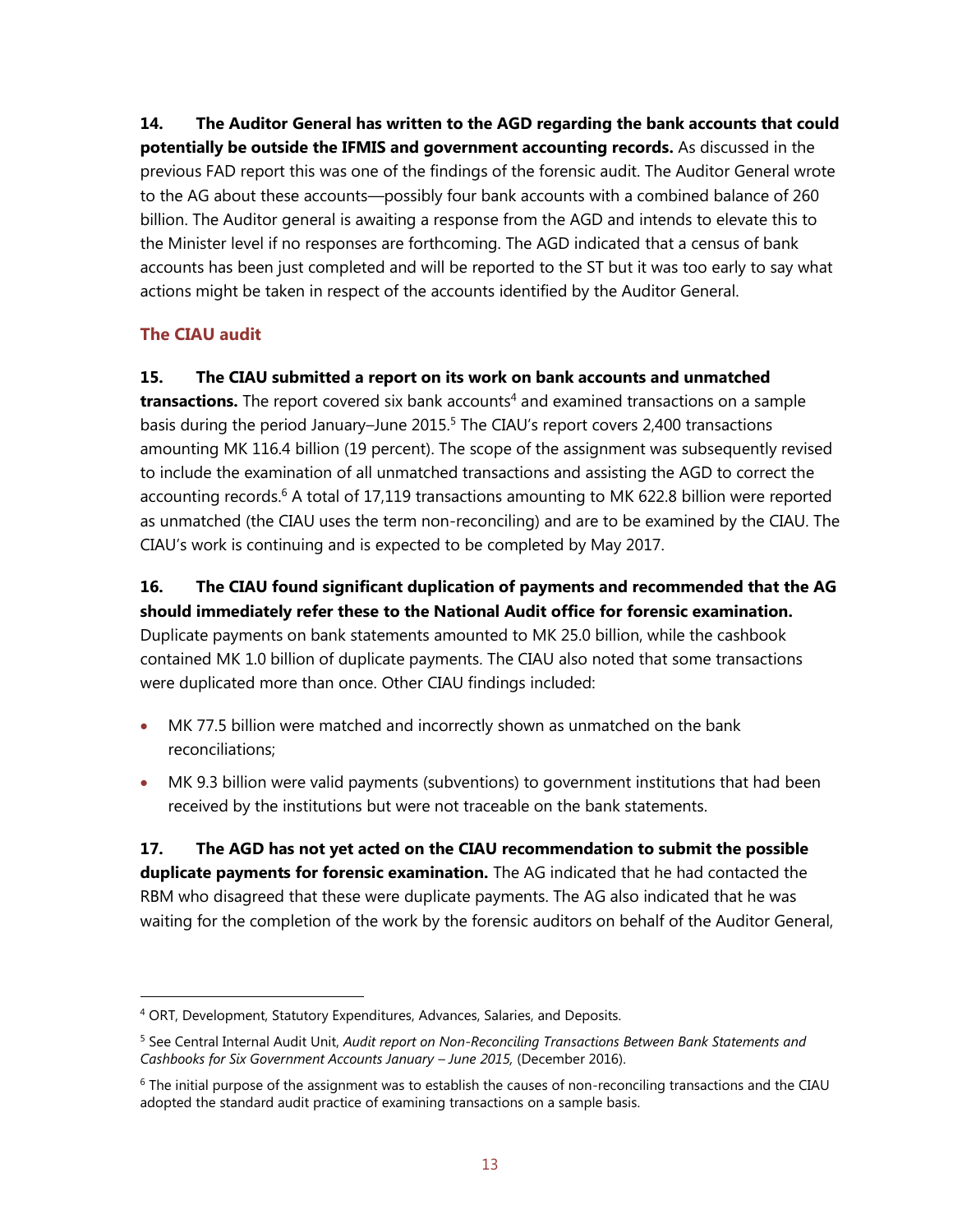because he wanted to avoid taking actions in isolation. This decision could be revisited given the potential for significant errors or irregularities and the importance of time in such circumstances.

## **D. The Way Forward**

### **18. The remaining work on 2015/16 bank reconciliations should be completed**

**immediately.** This includes resolution of the remaining unresolved items, finalization of the reconciliations statements using the adjusted cashbook balances, completion of the templates and compilation of the necessary evidence. The AGD is confident that this can be done by April 14, 2017 for all accounts other than salaries. The balances in the cashbooks should then be regarded, as final and no further changes should be made to these balances.

**19. Work on salaries account should continue with a view to resolving the outstanding issues and fully reconciling this account.** It is clear that the salaries account will not be reconciled within the above timetable (April 14, 2017). The AGD should document a plan to complete this work including the manner in which any unresolved errors or irregularities should be dealt with. It is stressed that any unresolved issues could potentially represent a loss of public money and should be treated with the utmost seriousness, including following the relevant legal and regulatory procedures.

**20. The systemic issues causing reconciliation difficulties should be addressed to avoid or minimize the challenges in respect of future reconciliations.** The AGD has rightly identified that the systemic issues need to be addressed in order to reduce the time and effort required to complete reconciliations in the future. The systemic issues are discussed below.

**21. Work on 2016/17 bank reconciliations should commence immediately.** While the 2015/16 reconciliations must be finalized as a matter of discipline and also to provide a starting point for future reconciliations, it is important to avoid building up another big backlog of unreconciled transactions and balances. Nine months of 2016/17 have already passed, and therefore some backlog has already built up. Therefore, work on 2016/17 reconciliations should start immediately. With the introduction of the TMS the reconciliations should now take less time. The MDAs appear to be undertaking the reconciliations of 2016/17 on a monthly basis. This should reduce the challenges of reconciling the ORT and the Development accounts. The AGD should aim to complete the reconciliations up to March 2017 by the end of June 2017. Thereafter, reconciliations including adjustments should be completed on a monthly basis within 30 days of the month end. A dedicated team should be undertaking reconciliations. Given the specialist nature of this work, staff turnover should be minimized and should only take place in a planned manner to avoid loss of relevant knowledge and experience.

**22. The CIAU should conduct regular audits of bank reconciliations.** The CIAU work program should incorporate such audits. Ideally, CIAU should audit monthly bank reconciliations as soon as they are completed by the AGD. Any shortcomings or delays in reconciliations should be reported to the ST. The ST should follow up the CIAU findings and recommendations with the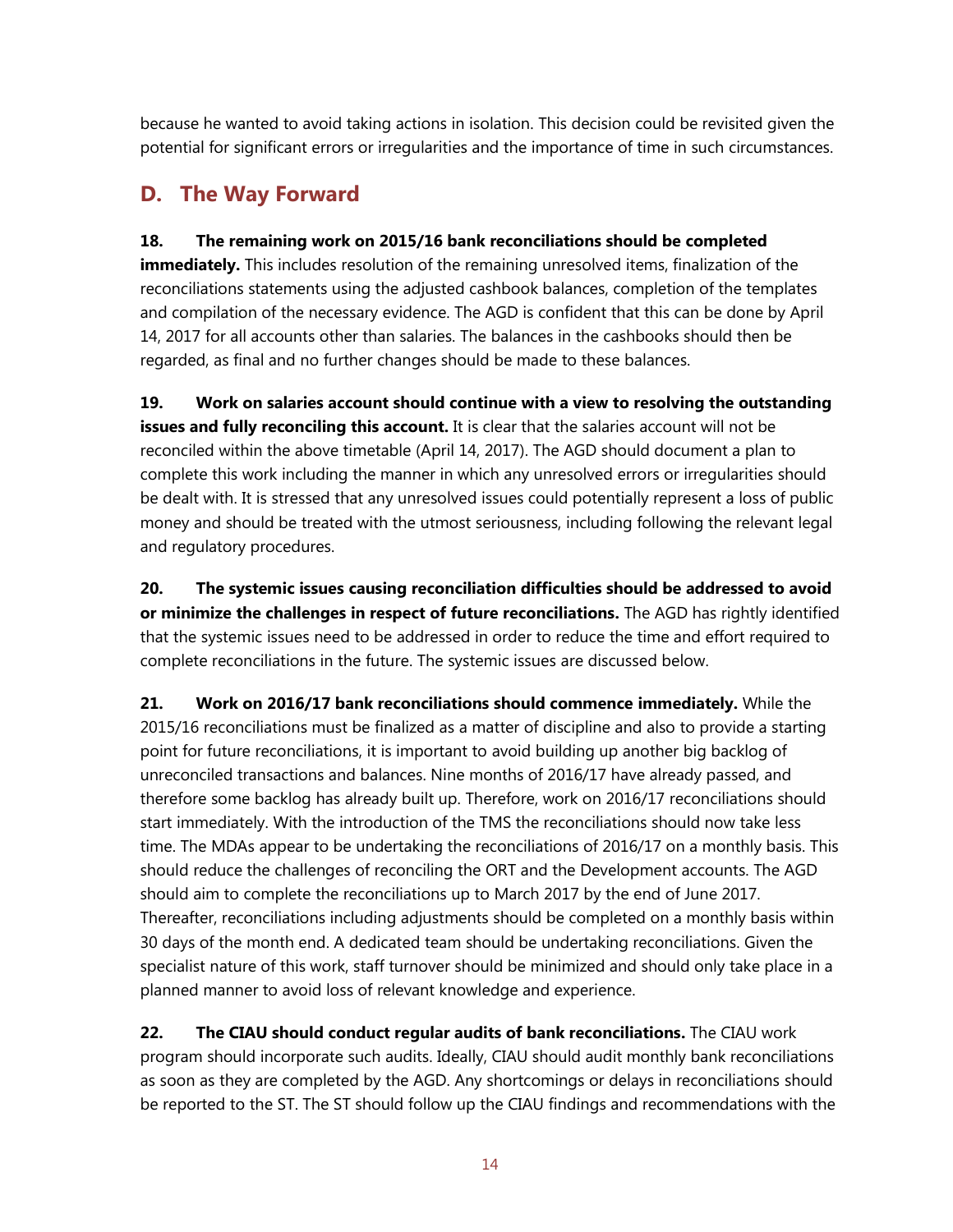AGD. The ST should also intervene if delays are caused by the RBM and the AGD is unable to resolve them in time to adhere to the monthly reconciliation deadlines.

## **23. As discussed in earlier FAD reports, the procedures for the resolution of issues**

**between the government and the RBM also need to be improved significantly.** It is noted that even after nine months there still remain issues on the bank reconciliation statements as at June 30, 2016 that are being followed up with the RBM. Such a protracted issues-resolution process, if allowed to continue, will make it difficult if not impossible for the government to exercise effective control over its bank accounts. The mission reiterates earlier recommendations regarding a service level agreement with the RBM and the formation of a high-level team comprising the ST and the Governor of the RBM to help resolve issues in a timely manner.

## **E. Systemic Issues Impacting the Bank Reconciliations**

**24. A number of systemic issues need to be addressed to facilitate timely and effective bank reconciliations.** Timely recording of transactions in IFMIS (preferably transacting through IFMIS) in a manner corresponding to the bank records with a one-to-one relationship<sup>7</sup> is necessary to enable straightforward, system based auto-matching of the transaction. This would result in a relatively small number of transactions requiring further investigation and manual matching. Currently, auto-matching is only possible for a minority of transactions. The systemic issues impacting bank reconciliation are summarized in Box 3 below, and detailed observations are made in the subsequent paragraphs in this Section:

#### **Box 3. Malawi: Summary of Systemic Issues Impacting Bank Reconciliation**

- Late or non-recording of transactions (where transactions are recorded *ex-post* rather than effected through the IFMIS);
- Different transaction referencing used in IFMIS (in the cashbook) from that used by the RBM;
- Exchequer releases for independent agencies external to the core IFMIS are recorded only upon consolidation of the externally held data into IFMIS;
- Recording of Exchequer Release information at different levels of aggregation between the IFMIS cash book and bank statements, and data recording discrepancies between IFMIS and TIBCO;
- An overly complex process for reconciling the Salaries bank account and a lack of procedures for handling returned payments;
- Different amounts between cash book and bank due to exchange rate differences and human recording errors;
- Shortcomings in the processes for recording revenue (tax and non-tax) deposits in IFMIS;
- The procedures for stale checks will complicate bank reconciliation;

- The system permits back-dating of payments using "apply-date", which changes balances in previously completed bank reconciliations;
- Different cash book reports containing different information (related to transaction date and apply date) is confusing users, e.g., by showing different opening and closing balances for the same account and period;
- Errors on RBM data in the soft copy bank statements provided to the AGD; and
- Narrative description inadequacies or errors in the cashbook that hinder the identification of the proper nature of the cash book entry.

 $7$  Where both sets of data reflect transactions in the same amount and same reference number.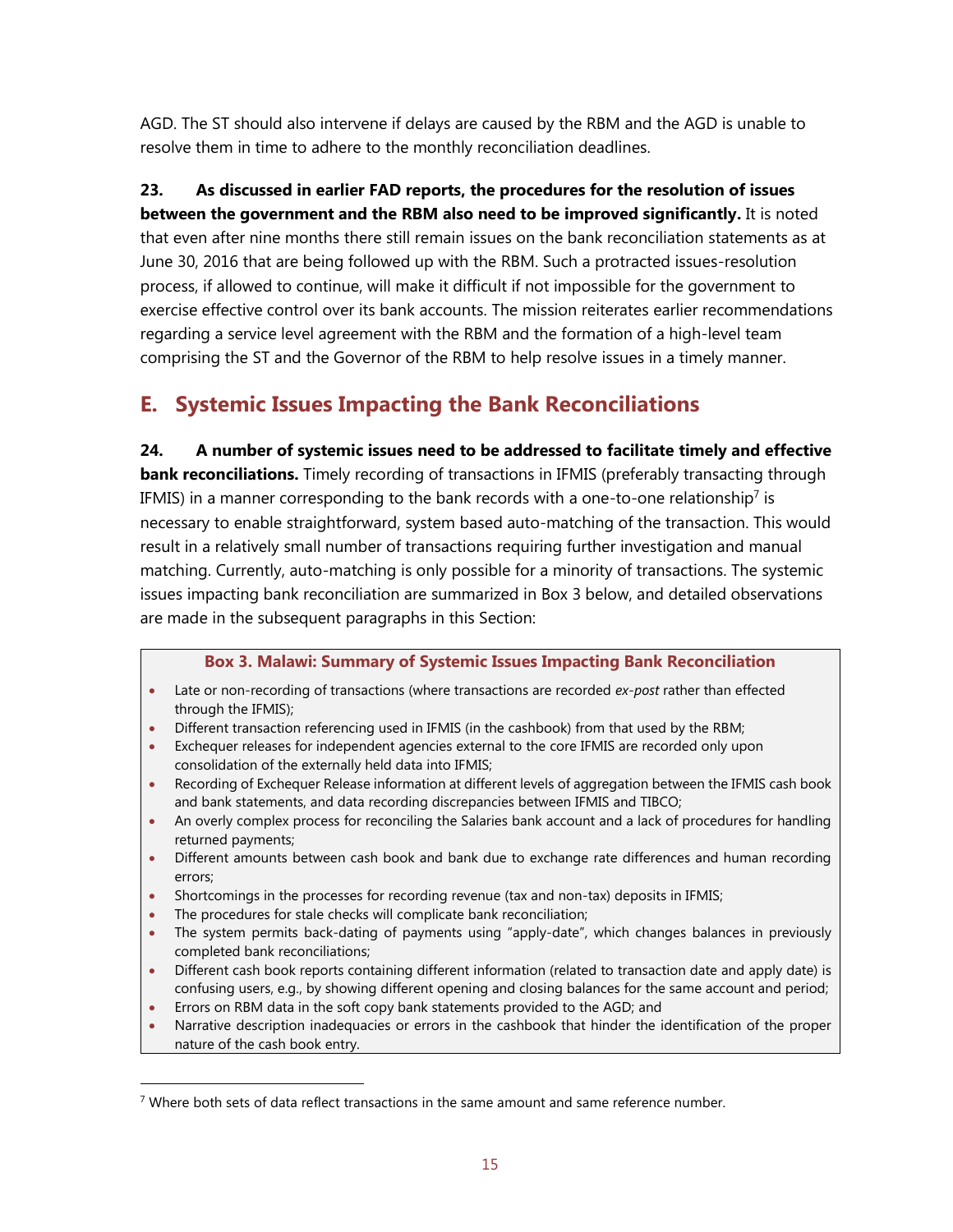**25. Whereas check payments are transacted through IFMIS, until recently bank payment instruction letters were produced manually, and often posted into the IFMIS late or not at all.** This has now been largely resolved, as discussed under IFMIS developments in Chapter II.

**26. A major challenge to system based auto-matching was the different referencing used by the IFMIS and the RBM.** Auto-matching is undertaken against amount and transaction reference. For non-check payments, e.g., payments through bank instruction letters, the RBM was picking up their own system generated reference number but is now picking up the IFMIS reference number. For check payments, there are many instances where the commercial banks record wrong information (e.g., bank account number) and the RBM rejects those payments through the clearing house system. The commercial banks then correct the transactions and resubmit manual requests for payment. RBM's manual processing was not previously picking up the check number (which is the reference used for auto-matching these transactions) in the bank statements, resulting in a large volume of check payments going unmatched. The RBM now uses SWIFT to capture the check number in the bank statements, so all checks should now be matched automatically in the IFMIS. This will reduce significantly the volume of unmatched items requiring manual investigation.

**27. Exchequer releases to agencies operating externally to the main IFMIS database are recorded only when the data from those external systems are consolidated.** These agencies include: Malawi Defense Force; State House; Embassies; and Local Authorities. Discussion was held on this issue during the previous mission. The current practice is to debit the "independent" agency bank account in IFMIS at the time of consolidation, but this is often overlooked, resulting in bank statement receipts not recorded in the IFMIS cashbook. The problem can be addressed by ensuring that all releases are recorded by BD in IFMIS before AGD makes the bank transfer through TIBCO, and using source documents from the IFMIS posting to support the TIBCO transfer.

**28. Reconciling Exchequer Releases is complicated by discrepancies between the entries in IFMIS and RBM data (captured through TIBCO).** These discrepancies include: wrong amounts posted in IFMIS; different levels of aggregation between the two systems;<sup>8</sup> and different referencing. Where the release is under recorded making an additional transaction to correct the situation, is straightforward. However, previously, there was no mechanism in the IFMIS to reduce the amount of the release, where a recording was overstated. The partial withdrawal functionality has now been implemented, which addresses the problem of reducing release figures in the IFMIS. The AGD is engaging closely with Budget Division (BD) to ensure that data is captured in both systems in a consistent manner. The RBM has worked on the transaction referencing (referred to as TREF) and the bank data now records MoF's referencing, entered by the AGD through the TIBCO system. This then enables easier matching of transactions. The best approach

<sup>&</sup>lt;sup>8</sup> The recording of the releases in IFMIS is undertaken by BD and the creation of the actual bank transfer in TIBCO is undertaken by AGD.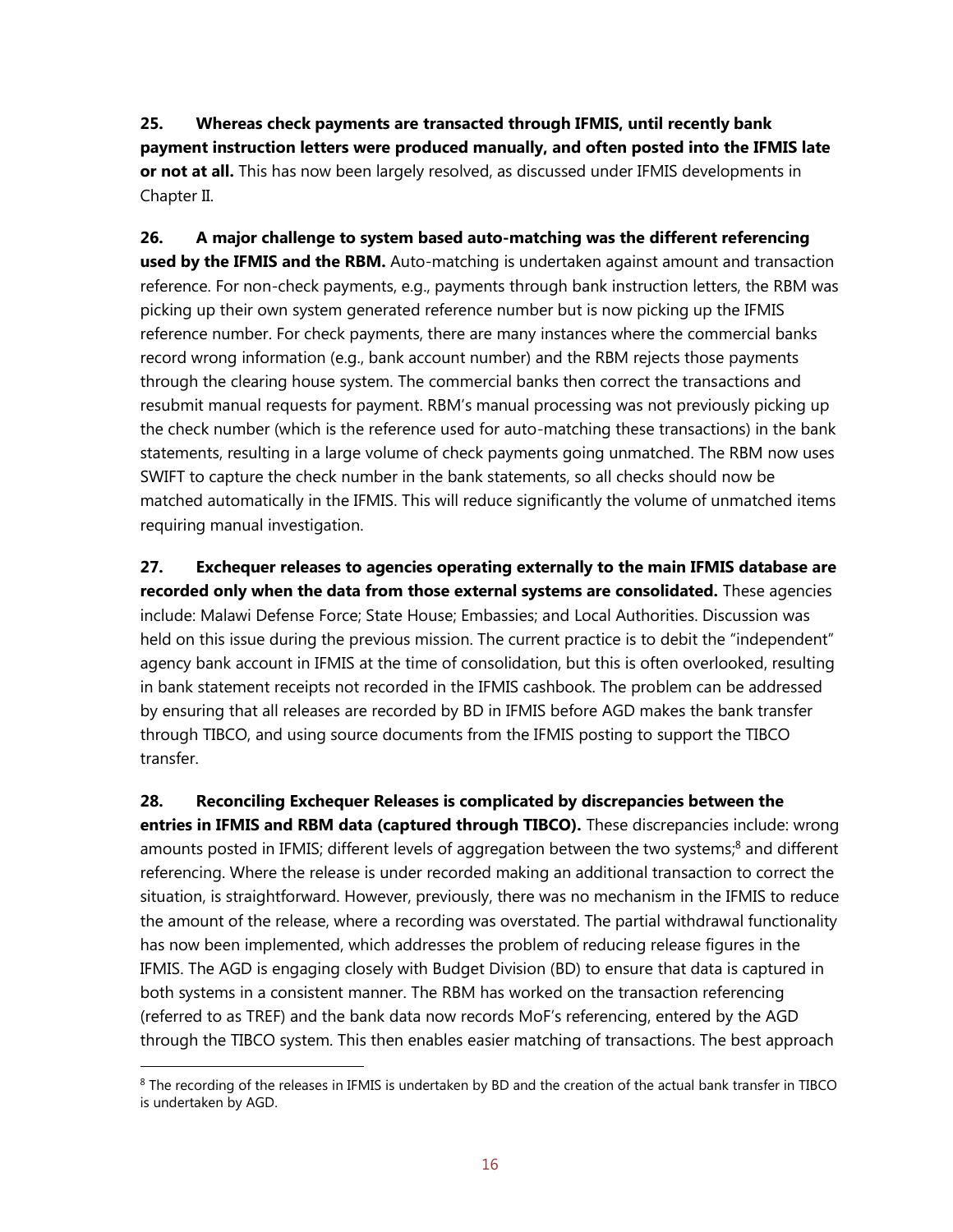is to avoid any differences between cashbook and bank in the first place. AGD can ensure consistency by printing out details of the releases from the IFMIS when making the transfer in TIBCO.

**29. The salaries bank account appears to be the most complex in regards to bank reconciliation, and the account with the largest volume and value of items requiring manual matching.** The reconciliation task is complicated by: the volume of transactions; differences in batching between IFMIS and the Automated Transfer System (ATS); errors in capturing payroll transactions in IFMIS; and the lack of a clear process for dealing with unpaid (i.e., returned salaries due to incorrect bank account details). Work is almost complete on the interface between the Human Resource Management Information System (HRMIS) and IFMIS, which will auto-create the payment voucher (AP payroll invoice) based on and supported by the GP5a<sup>9</sup> from the HRMIS. This will eliminate recording errors in IFMIS. Net pay is settled through ATS but remittances<sup>10</sup> are currently paid by check, often in a tardy manner. Payment of the gross payroll through ATS is scheduled for May 2017, which should simplify this part of the process.

**30. The lack of a clear process for dealing with unpaid salaries represents a serious control weakness, and the AGD is planning to implement formal procedures to deal with this.** A business process review of the ATS bank account procedures is also planned. It should be noted that all returned electronic payments are deposited to the ATS account and ultimately deposited back into the salaries bank account, complicating the reconciliation further. The revised procedures for returned salaries, should be reviewed in context of all returned payments. As ATS is extended to all areas, eventually replacing check payments, the incidence of returned payments is likely to escalate significantly. It is vital that the procedures not only address the accounting for the returned payments but also consider the correction of the underlying cause of incorrect payee bank account details.

#### **31. In response to the problems currently experienced with reconciling the salaries account, some suggestions have been floated that the payroll processing will be**

**decentralized.** The major concern is that AGD central payments office is makes the payments but cannot possibly know which employees are in position in the MDAs. It should be stressed that the accountability for the payrolls rests with the respective Accounting Officers and the AGD is only responsible for making the payments in accordance with the approved payrolls. It is the mission's view that decentralizing the payroll payments, especially before resolving the current issues fully, could create a major problem.

<sup>&</sup>lt;sup>9</sup> The GP5a is the payroll summary which presents the accounting entries, for the gross payroll expenditures (by GL account code) and the liabilities to third parties, e.g., lending institutions, relating to payroll deductions made against employee net pay.

 $10$  Remittances refer to the settlement of third party liabilities resulting from payroll deductions, and include such items as repayment of loans, etc.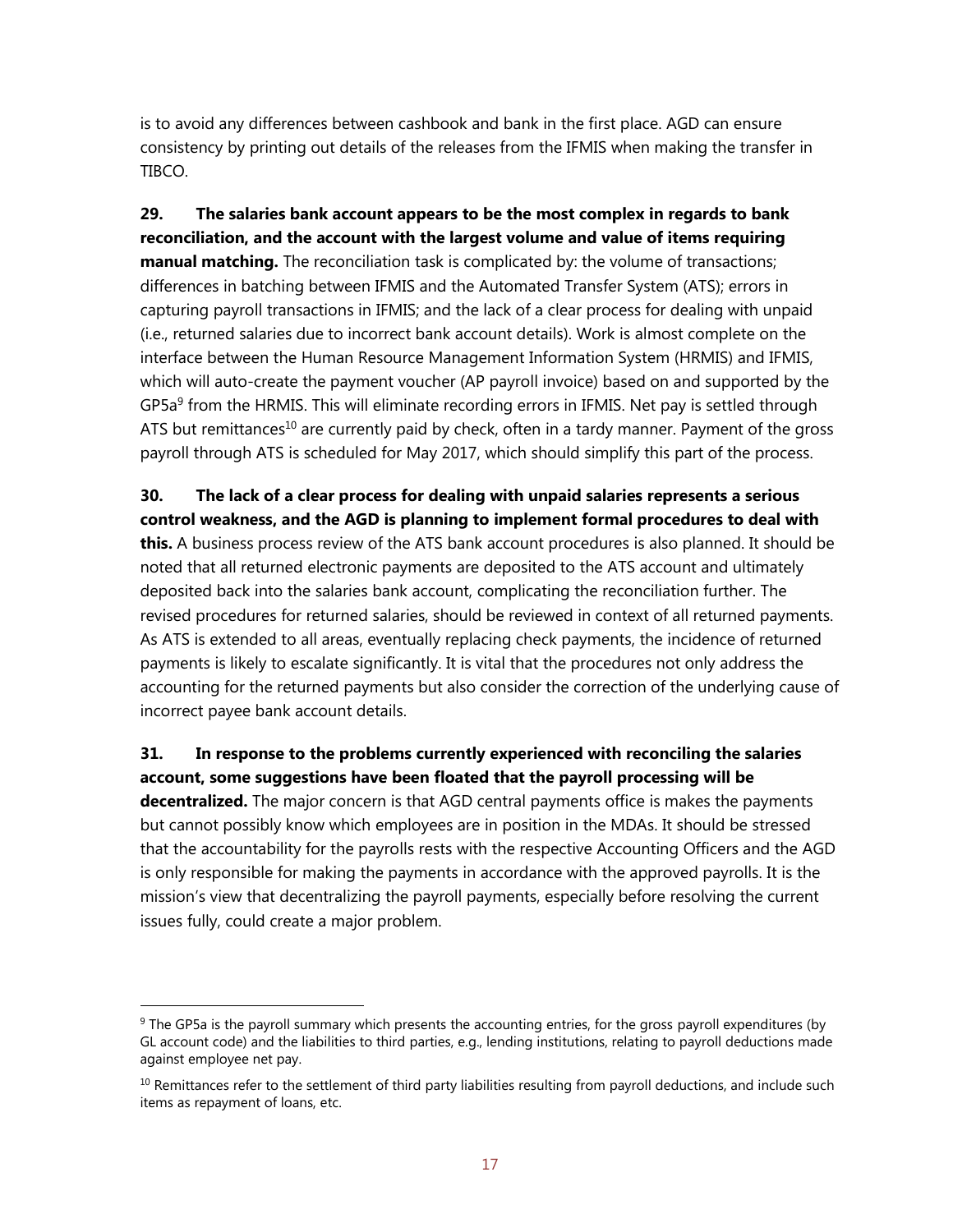#### **32. Exchange rate differences on foreign currency payments complicates auto-**

**matching.** These differences arise on account of IFMIS using a different exchange rate from that used by RBM when making the actual payment. This therefore requires manual adjustment in the cash book to reflect the actual value of the payment, and requires manual matching for bank reconciliation purposes, as there are now two entries in the cash book to match against the bank (the original transaction and the adjustment). Chapter II discusses the implementation of the IFMIS multi-currency functionality to deal with this issue.

**33. There is often delay in bringing both tax and non-tax revenues to account, which impacts on the reconciliation of the MG1 Bank Account.** In terms of recording of revenues, there are three separate stages in the process: (i) the source collection; (ii) the banking of the collections in the agency's holding bank account; and (iii) the remittance of the monies in the holding accounts to MG1 Account. Although managing source collections is important, especially from a reporting perspective (See Chapter II on reporting of revenues), the key issue for this bank reconciliation exercise is the recording of the receipt into the MG1 Account, which is processed in the AGD. The Revenue Section officials are responsible for overseeing collections and recording the receipts into MG1, transferred from the Malawi Revenue Authority (MRA) and Ministry Department Agencies (MDA) revenue holding accounts. Currently, they rely on manual credit advices, which are often received late. Providing relevant officials with access to the soft copy bank statement data (and soft copies of credit and debit advice slips), would ensure timely recording of these transfers, significantly reducing the volume of bank receipts not yet in cash book.

**34. Payments entered in the wrong accounts in the RBM system created a significant reconciliation problem.** In the manual clearing process discussed above, there are many instances where RBM has cleared the payments against the wrong bank accounts. This results in problems in two sets of reconciliations, i.e., in the account where the check is still showing as outstanding (and often stale) and in the other account where the check is showing as payments on bank statement not in cashbook. The use of SWIFT should help reduce these errors but due care on the part of the RBM is also needed to reduce the incidence of human errors on their part.

**35. Unrepresented checks appear to have contributed significantly to the challenges of bank reconciliations.** Given the economic climate, it is difficult to understand why payments would remain presented for any length of time. Explanations such as the payees are in no hurry to present the checks because they are aware that the checks are valid for six months does not seem plausible. Another explanation may be that checks are entered in the cashbook but they may not be actually received by the payee until some time later. Another factor may be that checks can be made out on a date but the IFMIS might show an earlier date. Finally, according to the AG, some checks might be actually paid but did not appear on the electronic bank statements of the RBM. Although, the RBM did not agree during the discussions with the mission that this was an issue, the mission saw some correspondence that supported the AG's position.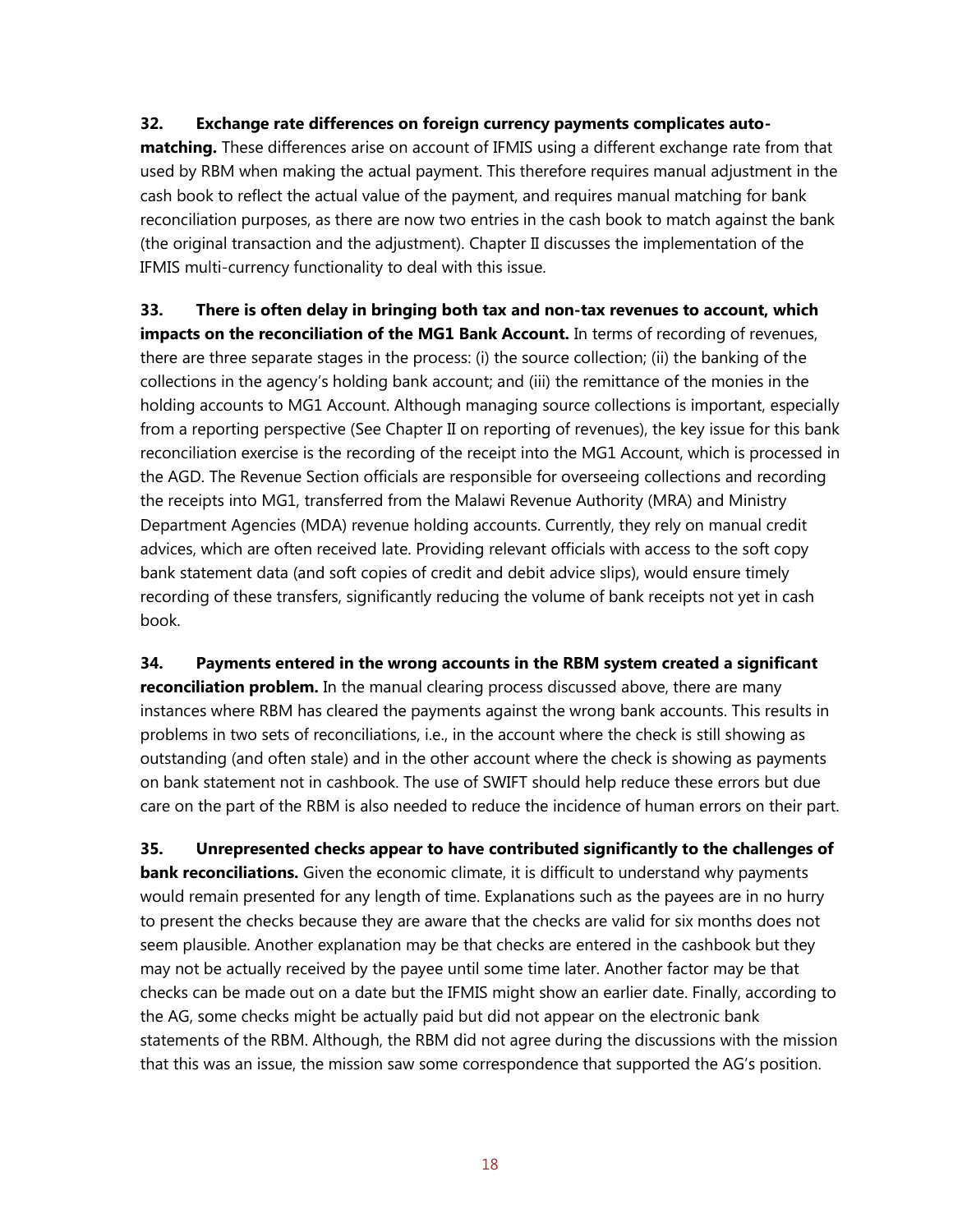**36. The procedures for treatment of stale checks should be revised.** In summary, the procedures<sup>11</sup> involve the reversal of the original payment and the entries in the general ledger. However, the procedures state that the reversal will not affect the expenditure balances. Instead, the payment will be treated as "on hold" and an accounts payable will be recognized. The rationale for this is that if the original payee makes a claim in the future, a payment will be made—effective in the fiscal year when the original payment was made. This procedure has several implications as discussed in Box 4 below.

#### **Box 4. Malawi: The Implications of the Stale Check Procedures**

**The procedures will impair the credibility of the government account and accounting records.** If the annual accounts of the year of the original payment were finalized and audit the completed, the procedures will allow those finalized amounts to be changed in the cashbook. This will mean annual audited accounts would no longer be reliable or authoritative nor will they match the cashbook – the principal accounting record under cash accounting.

**The procedures will make in year control and reconciliation of bank accounts more difficult.** As reconciliations are undertaken regularly at least on a monthly basis, it is essential that month-end bank balances remain stable. If stale checks are reissued and affect the bank account at an earlier month, the reconciliation tasks will become more challenging. The line ministries are already facing this problem of changing cashbook balances.

**Budget execution reports will also be difficult to interpret.** Although the PFM law is somewhat ambiguous, the budget and appropriations are commonly thought of as based on the cash basis. This means that the budget execution reports should present cash expenditures and compare them with the related budget amounts. The stale check procedures would be inconsistent with this expectation as the budget execution reports will include expenditures that have not been paid in cash.

**Some expenditures would be recognized on an accrual basis solely because the related payments have become stale, while other revenues and expenditures are reported on a cash basis.** This is inconsistent with a cash accounting system under which expenditures are recognized when cash payments occur. Therefore, if the cash payment is reversed, the expenditure should also be reversed. Instead the stale check procedures will recognize the related expenditures and corresponding liability on an accrual basis. The procedures therefore introduce an accrual concept solely for stale checks while the rest of the framework continues to be on a cash abs. This is a mixture of concept that could lead to confusion. For example, the liability for all other goods and services and corresponding invoices received but not paid will continue to be not recognized.

**Finally, the stale check procedures may lead to public funds being kept on hold unnecessarily while other priorities remain unfunded.** The procedures assume that the payees will come back in future and demand payment. However, it does not take into account possibility that this may not happen in some cases. In such cases, the related amounts would be kept on hold unnecessarily, instead of being used for higher priorities. Keeping such amounts on hold could also present unnecessary temptations to use them for unauthorized purposes.

**37. The bank reconciliation used cashbook balances of the MDA accounts that did not always agree with the amounts used by the MDA in their own reconciliations as at June 30 2016.** No conclusive explanation or documentary evidence was available to explain this. It is

 $11$  Treatment of Stale Check, Version  $1.0.$  – Soft-Tech Consultants Ltd.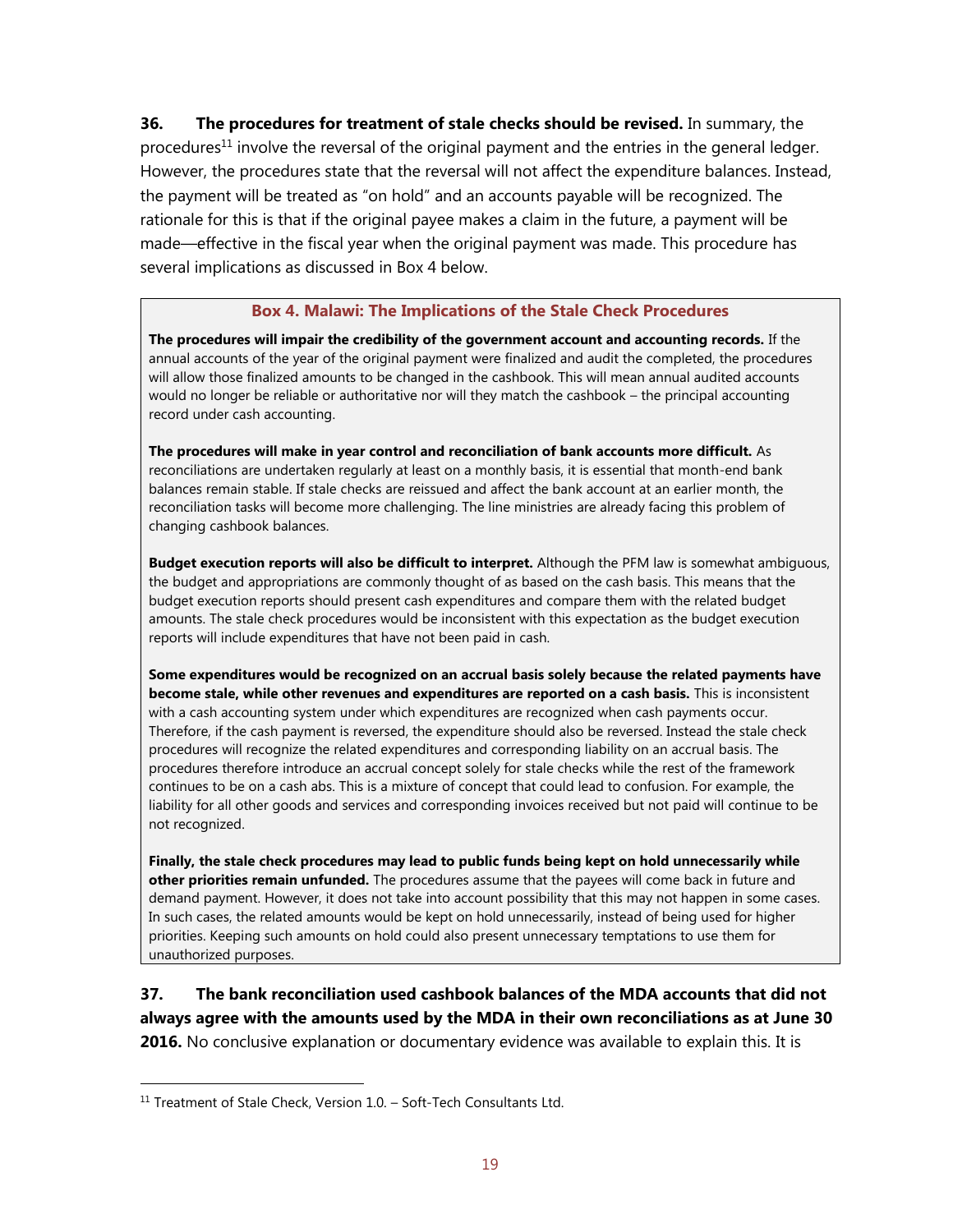possible that this was caused by the adjustments made for unmatched items as part of the 2015/16 reconciliation process. The Ministries indicated that the balances on the cash book change frequently. One known reason for this is that entries can be made in the cashbook with retroactive effect. It is possible therefore that the reconciliation as at June 30, 2016 carried out by a Ministry was followed by payments or adjustments that were made after June 30, 2016, but entered with retroactive effect before June 30, 2016.

**38. In addition, balances at the end of a period in the cashbook can be different from the balances at the beginning of the following period.** The mission saw cashbook reports showing the balance at the end of December 2016 and the beginning of January 2017, and these showed different balances. This appears to be caused by the fact that the two reports—both titled cashbook reports—show different transactions. One report shows transactions according to "posting date" while the other shows transactions according to "apply date". This appears to be an example of the problems that the practice of posting transactions with retroactive effect are causing. In addition, the similarity in the names of the reports also causes confusion among the users.

**39. The cash books are confusing to users as a large volume of payment and receipt transactions have a narrative description "bank charges."** The description and narrative is important for identifying and investigating transactions, which have failed the auto-match and require manual matching. In IFMIS the description is selected from a drop-down list of values but the system defaults to "bank charges." Despite training, users tend to ignore fields already defaulted. System defaults are normally used where a particular value is the norm or represents the significant majority of transactions. This is clearly not the case here and thought needs to be given to removing the default forcing the user to make a (correct) selection.

## **F. Summary of Recommendations**

 $\overline{a}$ 

1.1. Finalize the bank reconciliation statements as at June 30, 2016 by reflecting the actual cash book balances after the adjustments. The AG expects this to be completed by April 14, 2017.

1.2. Reflect the differences in the balances between bank statements and cashbook as at June 30, 2015 transparently in the finalized bank reconciliation statements. The difference in the opening balances should be shown clearly on the bank reconciliation statement as a reconciliation item until such time as the issue is resolved (see below). A similar recommendation was made in the FAD TA report of October 2016.<sup>12</sup>

1.3. Complete the templates for 2015/16 reconciliations. The templates will provide a systematic check on the reconciliations. As the bank reconciliations are finalized incorporating the balances

<sup>&</sup>lt;sup>12</sup> The Minister requested the mission to indicate any recommendations in this report that had been made earlier.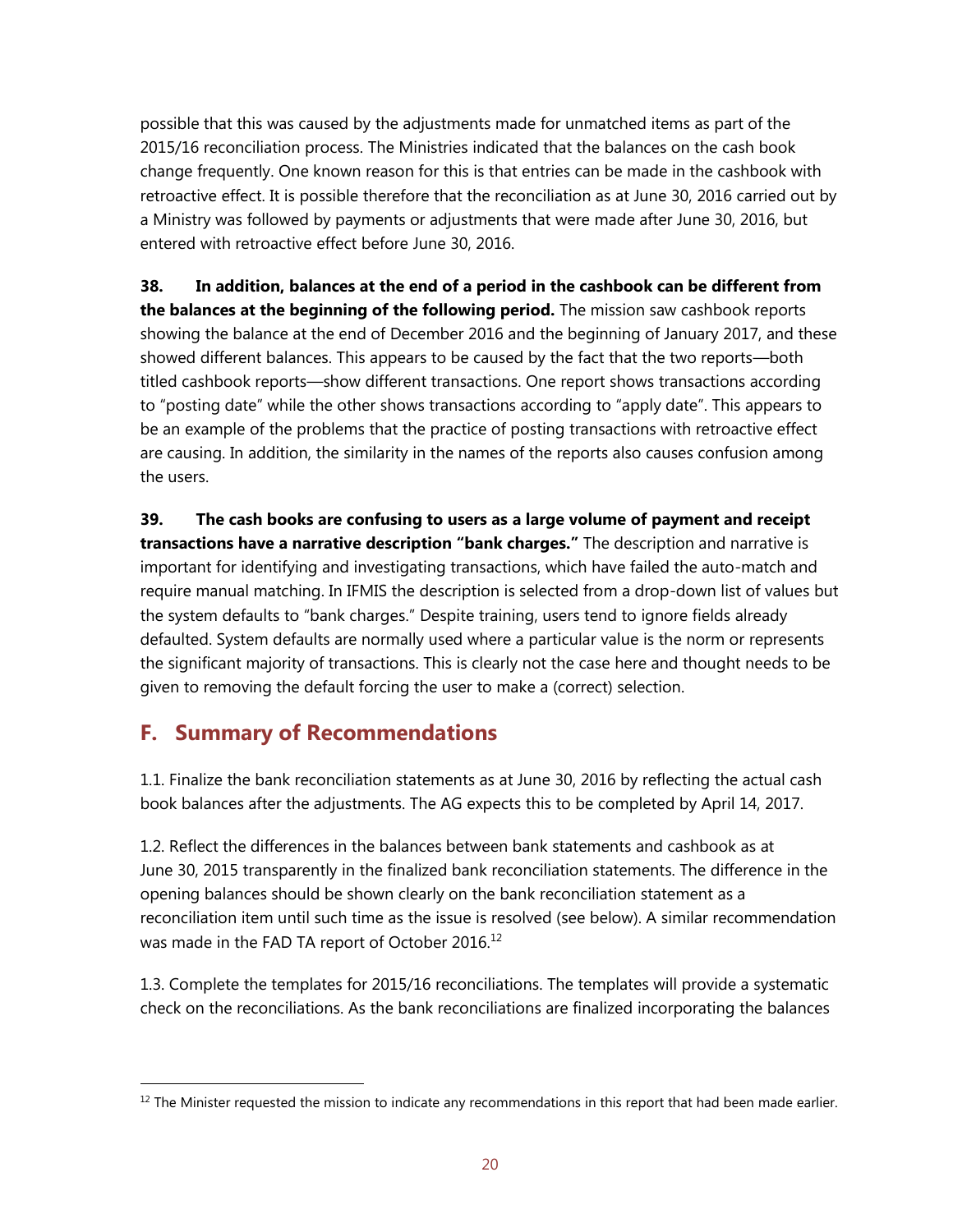after the adjustments, the completion of the templates should also become less challenging. The templates should be accompanied by supporting evidence as specified.

1.4. Tidy up the documentation supporting the reconciliations. Use consistent language in the main reconciliation and the supporting documentation.

1.5. Provide the FAD with documentation, including bank reconciliations, the templates, and the supporting evidence by April 17, 2017.

1.6. Complete the reconciliation of the salaries bank account for 2015/16 by June 15, 2017.

1.7. Investigate the unrecorded bank accounts, identified by the auditor general and incorporate them into the IFMIS. (AG – September 2017)

1.8. Commence bank reconciliations for 2016/17 immediately. Reconcile the backlog July 1, 2016 to March 31, 2017 by the end of June 2017. Thereafter complete monthly reconciliations by the end of the next month.

1.9. CIAU should conduct regular audits of bank reconciliations, commencing July 2017.

1.10. Improve the procedures for resolving issues between the government and the RBM by September 2017. A similar recommended in earlier TA reports.

1.11. Resolve the issue of the opening balance differences as at June 30, 2015 as soon as the work by RSM and the CIAU are completed. At the conclusion of the exercise any adjustments that might be necessary should be made to the cashbook and bank statements, in accordance with relevant laws and regulations, so that future reconciliations are not impacted by any past differences. A similar recommendation was made in the FAD TA report of October 2016.

1.12. Take steps to address systemic issues to avoid or minimize reconciliation challenges in the future. Similar recommendations were made in the October 2016, FAD TA.

1.13. The AGD should use the IFMIS transaction record for making the bank transfers through TIBCO and attach a copy of the IFMIS record with the TIBCO records––no transfer should be made through TIBCO unless there is an IFMIS posting record attached (by May 1, 2017).

1.14. A formal process should be implemented for dealing with all returned payments through ATS (by July 1, 2017).

1.15. AGD Revenue Section should be given access to bank statement and credit and debit advice slip data in soft copy to facilitate timely recording of transfers into MG1 Account (by May 1, 2017).

1.16. The AG should revise the stale check procedures––a reversal of payment must lead to a reversal of expenditure (immediate).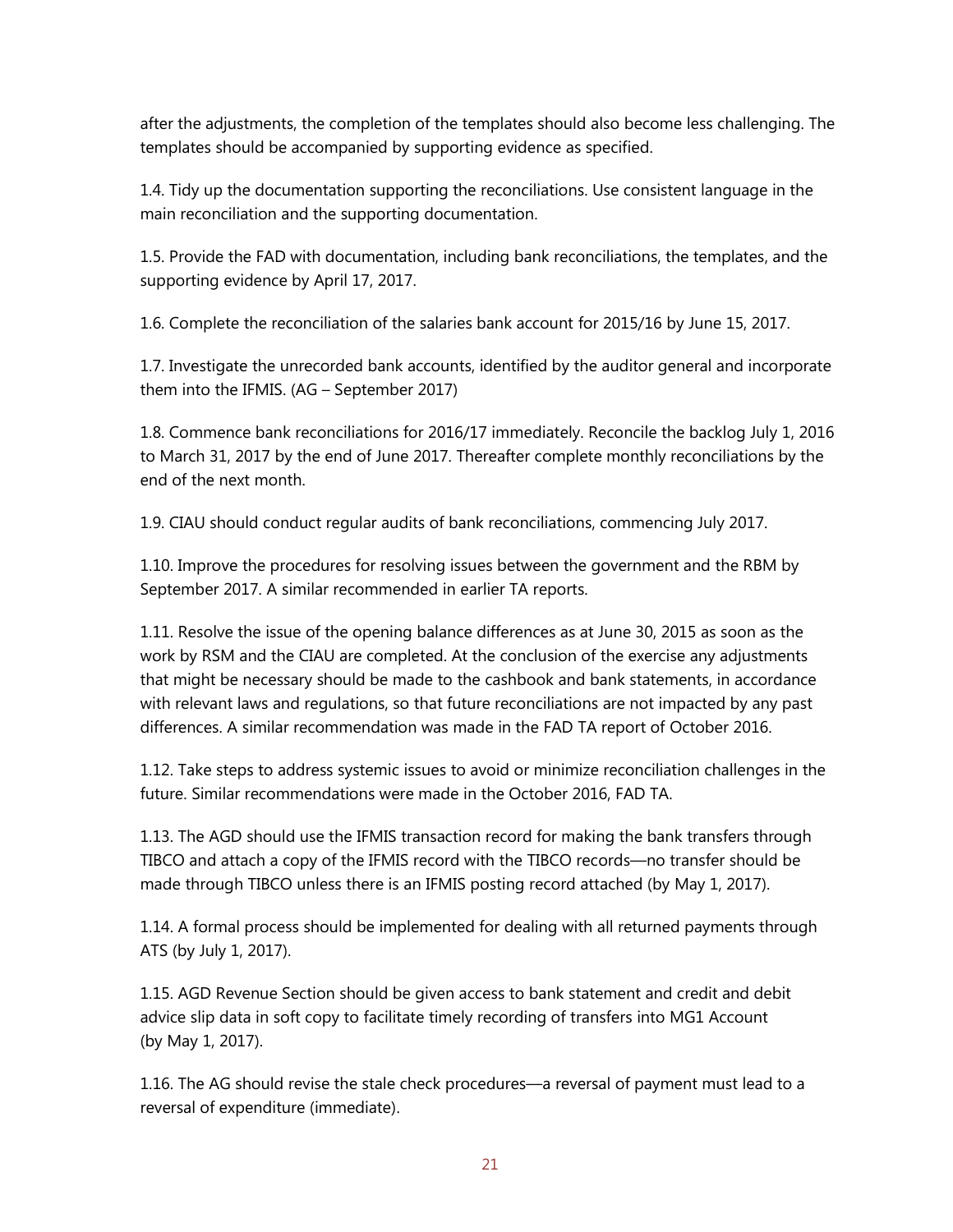1.17. The AG should discontinue the practice of backdating payments. Adjustments may be backdated only in exceptional circumstances and if approved by the ST (immediate).

## **II. INTEGRATED FINANCIAL MANAGEMENT INFORMATION SYSTEM AND FISCAL REPORTING**

## **A. Current Status on Reporting**

**40. This mission reviewed financial and fiscal reporting from the perspective of the AGD, the Financial and Economic Affairs Division (FEAD) and the Budget Division (BD).** The AGD prepares quarterly financial statements and publishes the following schedules of those statements on the website after they have been audited: (i) Schedule 2A: Consolidated Receipts and Payments for the Quarter; and (ii) Schedule 4A: Analysis by Vote for Quarter. The Budget Division prepares: (i) Quarterly Performance Reports; and (ii) Monthly Report on Analysis of Financial Transactions of MDAs. The FEAD prepares the monthly fiscal tables, which are submitted to the IMF.

#### **41. The AGD has not published any quarterly reports for FY2016/17 as they have not**

**yet been audited.** The PFMA 2003 requires the publication of audited quarterly statements. This is being interpreted as requiring all reports to be audited before publication, yet ironically the draft unaudited Annual Financial Statements (AFS) for FY2015/16 have been published on the website. There is merit in terms of increased transparency in publishing draft unaudited statements, as long as there is a clarification note explaining that the statements are yet to be audited.

**42. The BD's reports for FY2016/17, i.e., quarterly budget performance reports (QBPR) and monthly reports on analysis of MDA financial transactions are published on the website.** The MoF website contains the Quarter 2 Report FY2016/17, and monthly report on analysis of MDA financial transactions for December 2016. Previously, the BD used budget releases as a proxy for the expenditures but is now using actuals, where possible, for the QBPRs. The monthly analysis report is based on submissions from MDAs, in accordance with the provisions of Section 84 (3) of the PFMA 2003, which requires MDAs to submit the following information within 14 days of the month end:

- i. Revenue return;
- ii. Expenditure return;
- iii. Commitment return;
- iv. Bank reconciliation report; and
- v. Payroll return.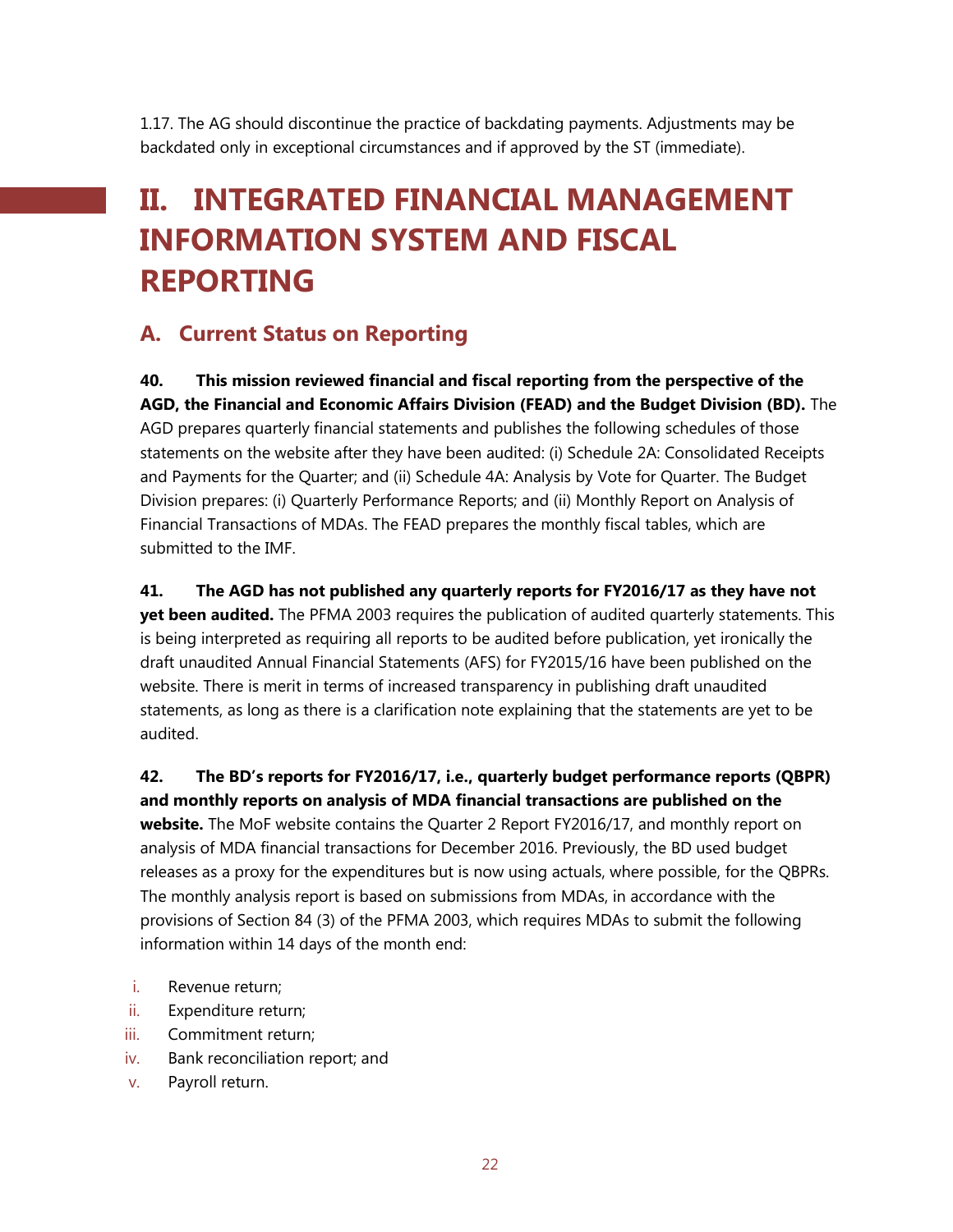**43. The FEAD of the Economic Affairs Department is responsible for preparing the monthly fiscal tables provided to the IMF, which was included as a structural benchmark and is now a prior action.** The requirement was to publish detailed monthly budget execution data for FY2015/16 on the MoF website to foster greater fiscal transparency and monitoring. This benchmark has been assessed as having been met and the challenge is now to sustain this for FY2016/17 and future years. FEAD currently compiles information from multiple, disparate sources to produce the fiscal tables. It is unable to utilize the IFMIS as a central data-repository, as information contained therein is incomplete and late. FEAD requires the data by the  $10<sup>th</sup>$  of the following month, as they need to report the fiscal tables by the  $15<sup>th</sup>$  of the following month. Currently, FEAD compiles information from: IFMIS; Revenue Policy Department; MRA; Sector Wide Approach (Swap) projects, e.g., in Agriculture; Debt and Aid Division (DAD); RBM; and other sources. Currently, FEAD reports only for Budgetary Central Government (BCG) but wishes to extend to the General Government (GG) in accordance with broader Government Fiscal Statistics (GFS) standards.

**44. Many of the IFMIS and process shortcomings which impact bank reconciliation also affect the ability to report fully from the IFMIS.** Bank reconciliation is a key control which gives reassurance that the information in reports is complete. The issues relating to reporting are largely in respect of gaps in comprehensiveness or late recording in IFMIS. Initiatives to address these aspects are discussed in Chapter I above, under systemic bank reconciliation issues, i.e., to record all transactions through IFMIS in real-time, and eliminate *ex-post* capture of transactions, where possible.

**45. Additional information gaps relate to the timely recording of development part 1, externally funded project transactions.** The current process, is based on a straight-in, straightout approach, referred to as "cash controls", whereby the project expenditures are offset by project revenues, e.g., grants and loans. However, the MDAs are not capturing these transactions in a timely and consistent manner, and this is not included as part of the package of monthly reports required from MDAs (discussed above). Furthermore, the cashbook balances are not carried in the MDAs' accounts. The current practice, if followed fully by all MDAs in a consistent and timely manner, would be adequate to support the reporting needs. In the longer term, consideration should be given to bringing the bank accounts for externally funded projects into IFMIS.

**46. Public debt transactions are not currently processed through the IFMIS, which represents a significant information gap for fiscal reporting purposes.** External debt servicing and domestic debt interest payments are recorded *ex-post* but often significantly after the event, purportedly on account of late receipt of public debt information from RBM. The multi-currency functionality is to be extended to Debt and Aid Division (DAD) during April 2017 and external debt servicing payments will be made through IFMIS. Domestic debt instruments are usually rolled over and the Debt and Aid Department (DAD) does not capture the rolling over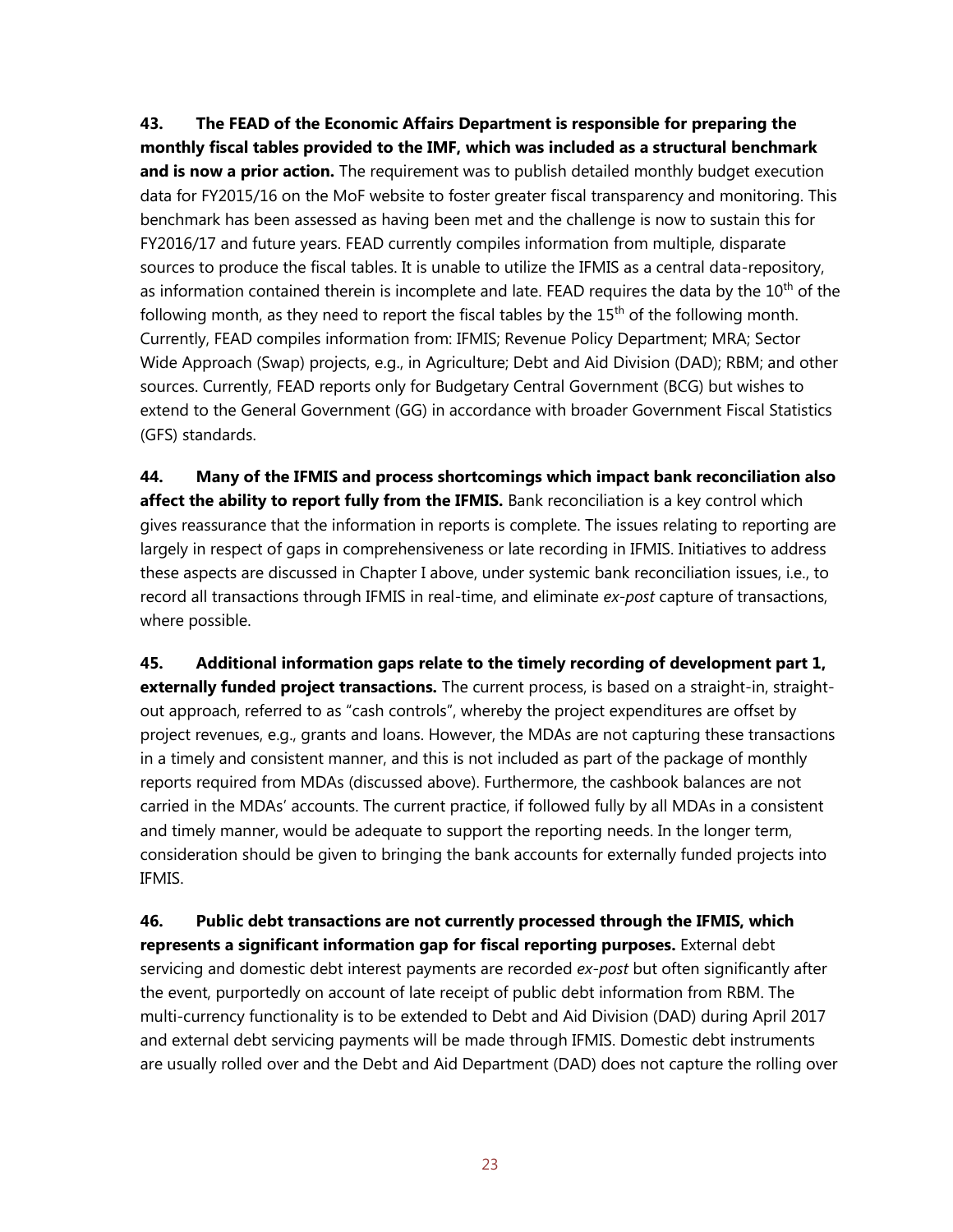transactions in the IFMIS. As previously recommended, domestic debt should also be recorded in the IFMIS in a timely manner.

**47. In May 2016 DAD experienced an irrecoverable breakdown of its Commonwealth Secretariat - Debt Recording and Management System (CS-DRMS), and currently relies on the installation in RBM.** Effective management of all public debt activity requires appropriate availability of information and supporting systems, within the DAD. It is understood that the CS-DRMS instance in the DAD is currently being restored, using an upgraded version of the software. This should be undertaken as a priority. Historically, the CS-DRMS was used only for external debt but it will be important to also bring domestic debt into the newly restored system.

**48. Revenues are often recorded late in the IFMIS, so alternative information sources are required for reporting purposes.** Implementation of eReceipting in the IFMIS should help in capturing non-tax revenues at source. However, this development is lower down in the long list of IFMIS priorities, and a date for its implementation has not yet been decided. It is understood that the configuration of the system is included under an existing contract but there is the need for additional logistics, e.g., hardware and connectivity, etc. In the absence of an automated solution, the revenues swept to the MG1 account can be used as a proxy.

## **B. Ongoing Integrated Financial Management Information System Developments and Enhancements**

**49. There are many recent and ongoing developments and enhancements to the current IFMIS which should provide improved support to bank reconciliation and timely reporting.** Table 2 below summarizes the status of the various developments, which are discussed in greater detail in the following paragraphs.

| <b>Development</b>                | Status <sup>1</sup> | <b>Objective/Outcome/Impact</b>                       |
|-----------------------------------|---------------------|-------------------------------------------------------|
| <b>Treasury Management System</b> |                     | Assist bank reconciliation, via auto-matching of      |
| (TMS): Tested                     | February '17        | transactions on a daily basis.                        |
| Go-Live                           | April '17           |                                                       |
| <b>Bank Instruction Payments</b>  | February '17        | Non-check payments through IFMIS.                     |
| Multi-Currency                    |                     | Enables foreign currency payments to be transacted    |
| <b>MDAs</b>                       | March '17           | through IFMIS.                                        |
| <b>Public Debt</b>                | April '17           |                                                       |
| Embassies (piloting)              | April '17           |                                                       |
| Embassies rollout                 | July '17            |                                                       |
| Public Debt Through IFMIS         | May '17             | Bringing external and domestic debt transactions into |
|                                   |                     | IFMIS.                                                |

#### **Table 2. Malawi: Recent and Ongoing Integrated Financial Management Information System Developments**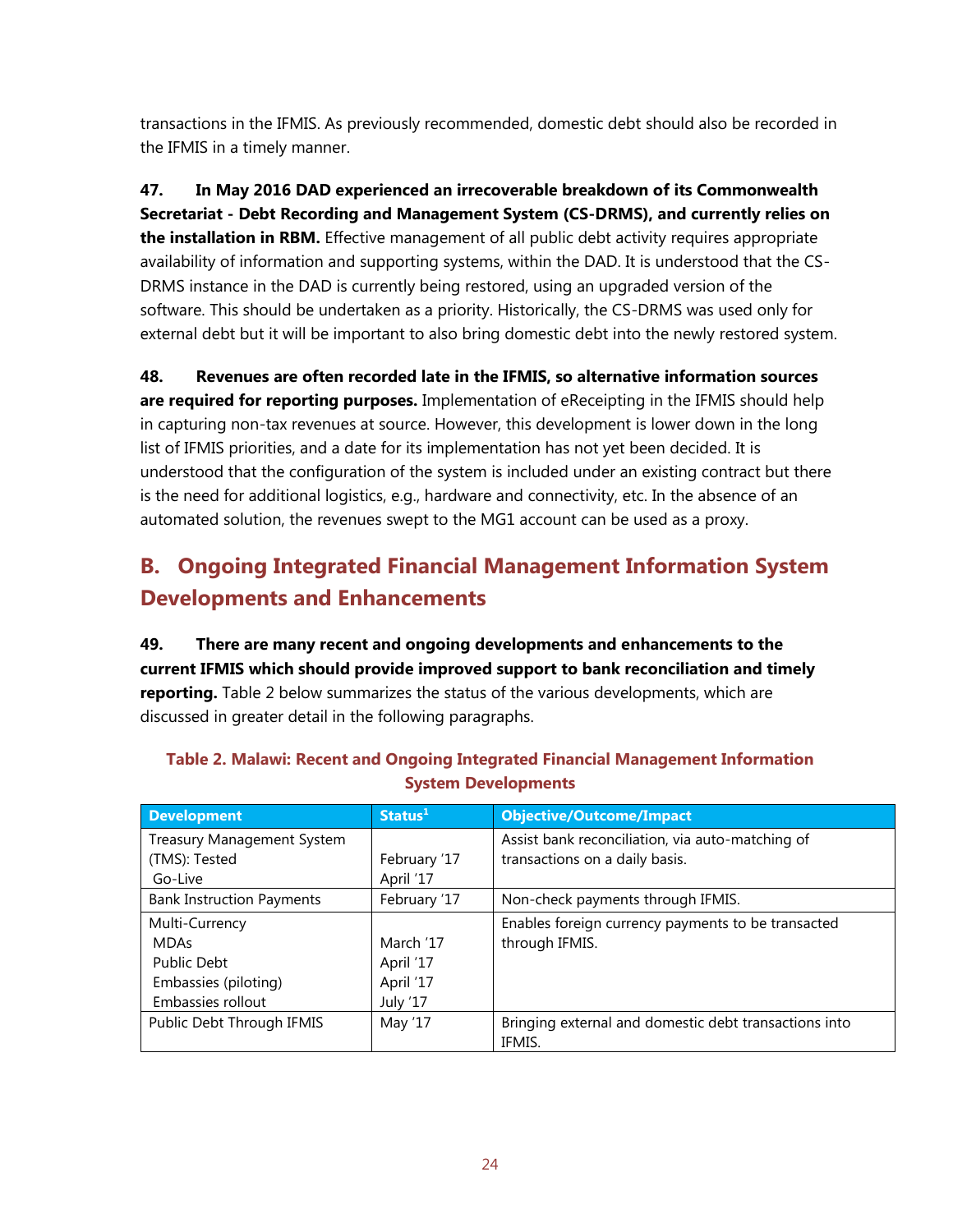#### **Table 2. Malawi: Recent and Ongoing Integrated Financial Management Information System Developments (concluded)**

| <b>Development</b>           | Status <sup>1</sup> | <b>Objective/Outcome/Impact</b>                         |
|------------------------------|---------------------|---------------------------------------------------------|
| Electronic Payments (EFT)    |                     | Gradually replacing all manual payments with electronic |
| Net Pay                      | February '17        | payments, eliminating checks and need for manually      |
| Gross Pay                    | July '17            | signing.                                                |
| Pensions Payments            | July '17            |                                                         |
| MDA ORT and Development      | October '17         |                                                         |
| Interface IFMIS with ATS     | June '17            | Automate the file upload for EFT.                       |
| Interfacing IFMIS with HRMIS | May '17             | Creates the payroll invoice for IFMIS from the GP5a.    |
| eReceipting                  | Planned late        | Capturing non-tax revenue collections at source.        |
|                              | 2017                |                                                         |
| Partial Withdrawal           | Tested but not      | Enables adjustments to reduce exchequer releases to     |
|                              | deployed            | correct errors.                                         |

 $<sup>1</sup>$  Note: Where dates are past, it reflects activities already completed, where they are future it represents planned</sup> activities. These dates are based on discussions with the authorities.

**50. The development of the TMS has been completed and the User Acceptance Testing (UAT) was completed in February 2017.** The training of the core IFMIS team has been completed end user training is due to commence April 2017 for users in the AGD Cash Management Unit (CMU) bank reconciliation section. It is planned that auto-matching will be undertaken for FY2015/16 and FY206/17. This will provide a full and comprehensive audit trail of the matching and reconciliation from June 2015, when the new IFMIS databases were setup. Consideration could be given to an action learning approach to training on this module, where the users are taken through not only the workings of the TMS but also the practical application, by undertaking the auto-matching and reconciliations in a controlled training environment against the live data. Given, past problems experienced with errors in the RBM data, the training will also need to cover balancing the loaded data.

**51. The data-files for the soft copies of the bank statements are compiled weekly, although RBM can provide these daily.** The weekly data-files make uploading easier and quicker, whilst there is a large backlog of data yet to be uploaded. Once initial auto-matching has been undertaken for FY2015/16 and FY2016/17 (to date), consideration should be given to uploading the data-files daily. Currently, this data is only considered from the perspective of the bank reconciliation exercise. This data would be useful to support other areas, for example the revenue section in AGD could review the bank statement data to ensure all deposits to MG1 are recorded in a timely manner, prior to the reconciliation process. If the RBM is able to provide soft copy of the debit and credit advices on a daily basis, this would clarify the nature of transactions where it is not self-evident from the bank statement.

**52. Lack of funding has been identified as a problem for rolling out the TMS to MDAs (for reconciling ORT and Development accounts).** This points to lack of effective planning of all the IFMIS developments, ensuring that the requirements are fully accommodated over the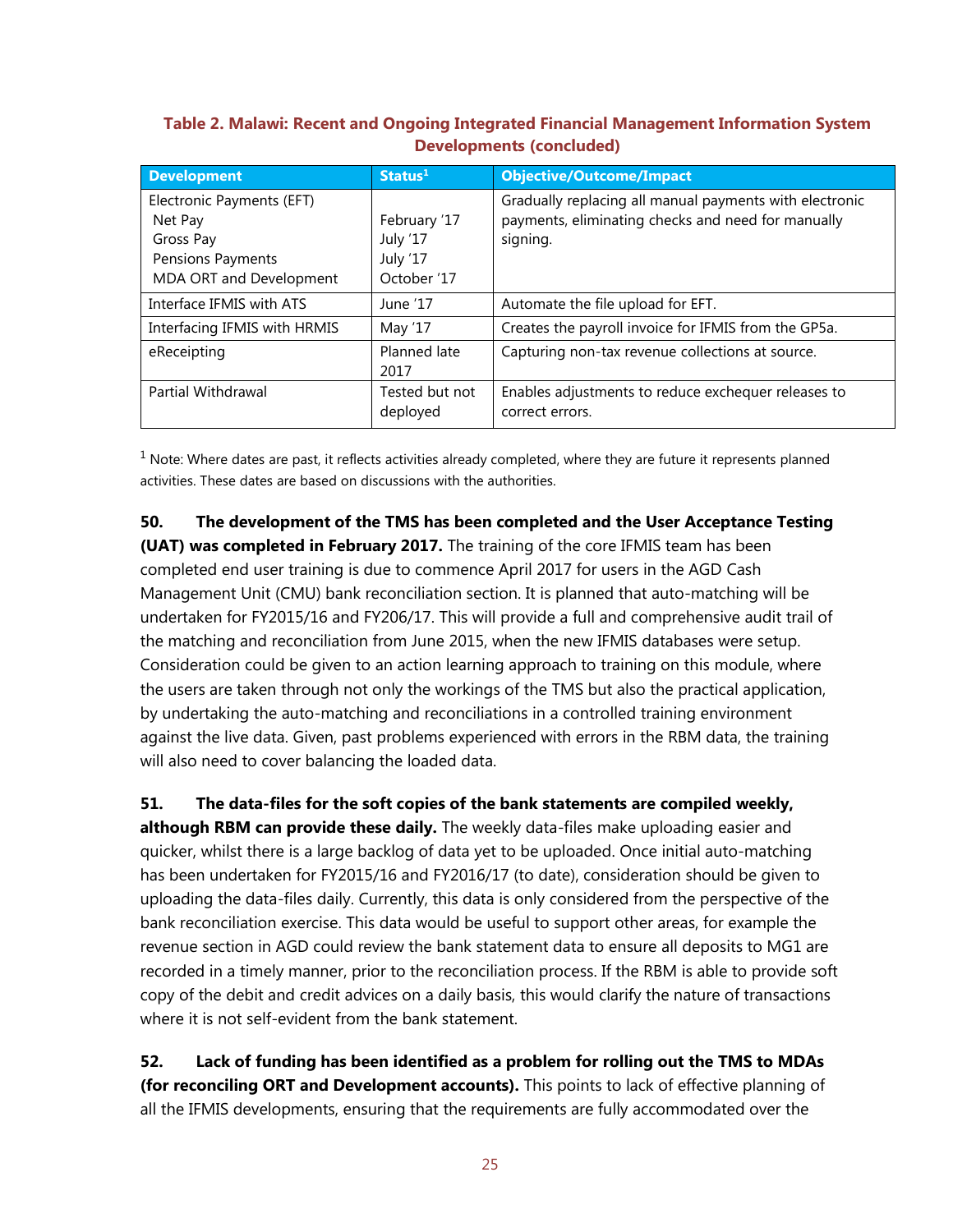medium term. This needs to be escalated to MoF senior management as a matter of urgency to secure the necessary funding to support full rollout, including end-user training in the MDAs.

**53. Bank payment instruction letters are now produced through the IFMIS in real-time, which will reduce errors and eliminate delays in recording.** This process started in February 2017 and all payments (through government funds) are now transacted through the IFMIS. This ensures no payments are missed and eliminates discrepancies between the IFMIS records and the actual payments. The RBM has made developments in TIBCO, which will ensure the IFMIS reference number is recorded against transaction in the bank statement. Moving forward, automatching in the TMS should be possible for the majority of transactions, significantly reducing the need for manual investigation of unmatched items.

**54. The UAT on multi-currency functionality was completed October 2016 and was implemented in MDAs and independent sites in March 2017.** This functionality now enables agencies to transact foreign currency payments through IFMIS in real-time, which will ensure no payments go unrecorded. Rollout to the Debt and Aid Department (DAD) and piloting in two Embassies is scheduled for April 2017.

**55. The AGD plans to use a monthly fixed average exchange-rate for converting foreign currency payments in IFMIS, which will require adjustment for exchange rate differences.** Inevitably, the actual rate used for the payment will differ to the average rate. Users will therefore have to: (i) make adjustment in the IFMIS for the difference (charged to the relevant expenditure account); and (ii) will have to match the two cash book entries against the single entry on the bank statement. This complicates the transaction processing as well as bank reconciliation. It should be possible to avoid exchange rate differences when using multicurrency. The software vendor should be asked to come up with a simpler solution avoiding exchange rate differences.

**56. Electronic Funds Transfer (EFT) has been implemented through ATS for payroll**  salary net payments but not yet for other payments. Currently, the payment files are uploaded through the  $ATS<sup>13</sup>$  terminal. Electronic payments through ATS will be extended to other payments once, the interface between IFMIS and ATS is completed, anticipated by July 2017. This is being funded under the RBM project, Financial Sector Technical Assistance Project (FSTAP), and detailed technical requirements have been submitted to RBM. EFT will be extended to remittance and pension payments by July 2017 and to MDAs (for ORT and development payments, replacing check payments) by October 2017. All other payments will be brought under EFT by January 2018.

<sup>&</sup>lt;sup>13</sup> The ATS file is based on the industry standard SWIFT file format MT103.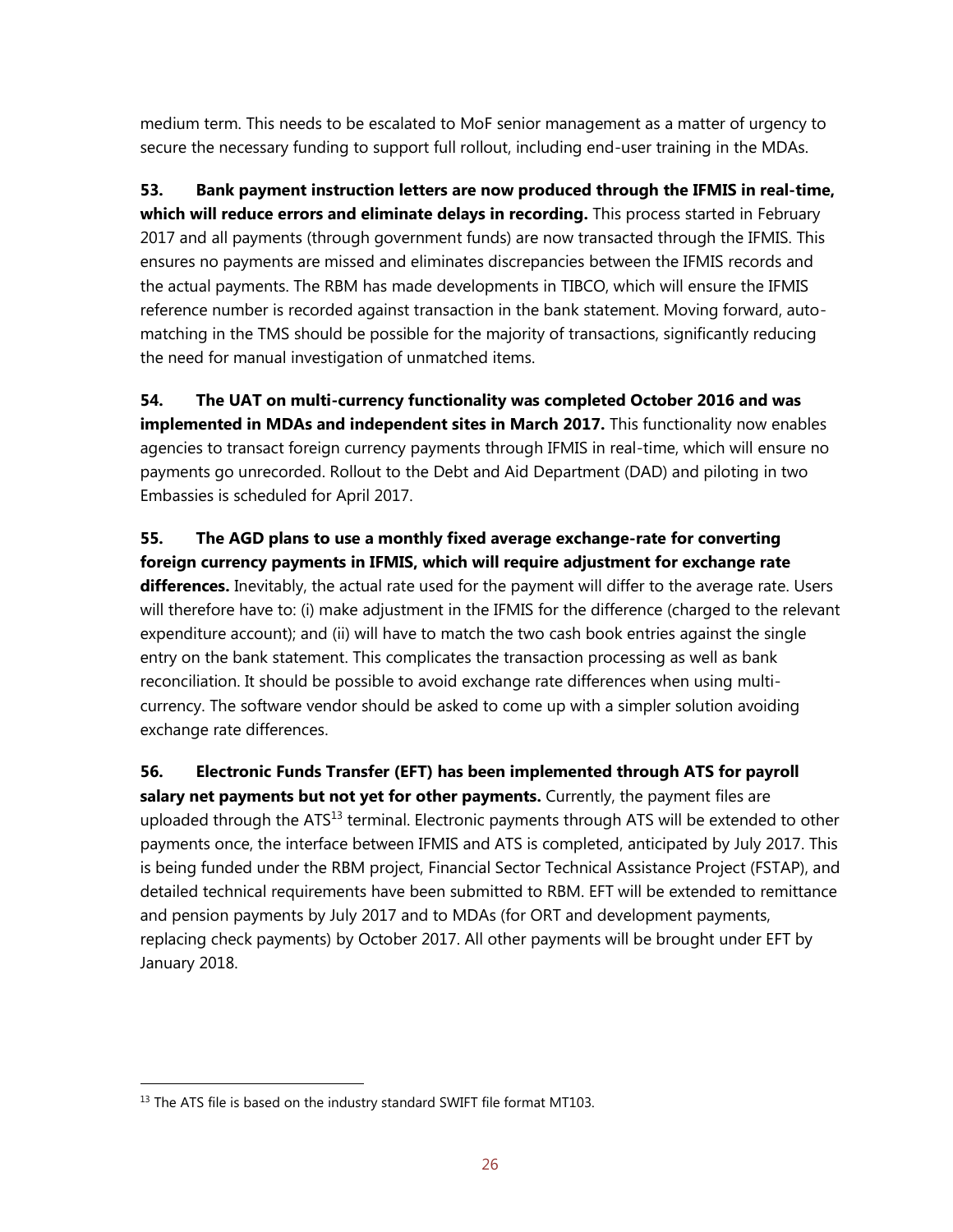## **C. Status of Readiness for the New Integrated Financial Management Information System**

**57. The ST has appointed a new Chief Director of IFMIS to oversee the sustained operations of the current IFMIS as well as the implementation of the new.** This is a positive move in strengthening the institutional arrangements for both the current and new IFMIS, which each have separate section heads.

**58. Despite the positive appointment above, concerns remain regarding the overall adequacy of human resources to support both systems during the transition period.** This relates to both numbers of staff and specialist skills. It is vital that GoM staff participate fully alongside vendor counterparts, so that skills are transferred in all aspects of the technologies being implemented. The required skills include (just to list a few): data center management; hardware support; connectivity support and network operating systems (NOS); database development; database administration (DBA); systems security; systems administration (technical); systems administration (applications); management of all aspects of applications (different lead officials for each module); business process reengineering; training; change management; help-desk management; fault logging; project management; vendor/contract management, etc. The different roles and responsibilities need to be planned ahead of time to the various officials to avoid holding up the vendor and incurring expensive cost-overruns. Prior to contracting it will be vital that the respective responsibilities of purchaser and supplier are fully understood and agreed as part of the contract. GoM should ensure it does not sign up top any responsibilities which it cannot live-up to. It needs to be recognized that many activities during implementation are concurrent, so staff engaged on configuration may not be available for delivering training or other activities.

**59. Implementation of an IFMIS is a complex, highly technical intervention, requiring expertise at a level, which is probably beyond the current capacity within MoF.** This expertise on many implementations is provided in the form of a highly experienced international consultant. It would be worthwhile considering this option, and seek early agreement with the development partners on funding this.

**60. It is understood that under the specification of requirements, the vendor is only required to deliver training to the core IFMIS team, which will then rollout training to the whole end-user community.** This is a huge undertaking and a high-risk option. It could lead to disagreement on problems experienced during implementation, e.g., adequacy and quality of the training, impacting on milestone deliverables. With a large user-base, e.g., 1,000 plus users, it may be necessary to have a sizeable team dedicated solely to training.

**61. The IFMIS management has taken on board earlier comments regarding overoptimistic implementation timeframes.** This is a positive recognition. It will be important that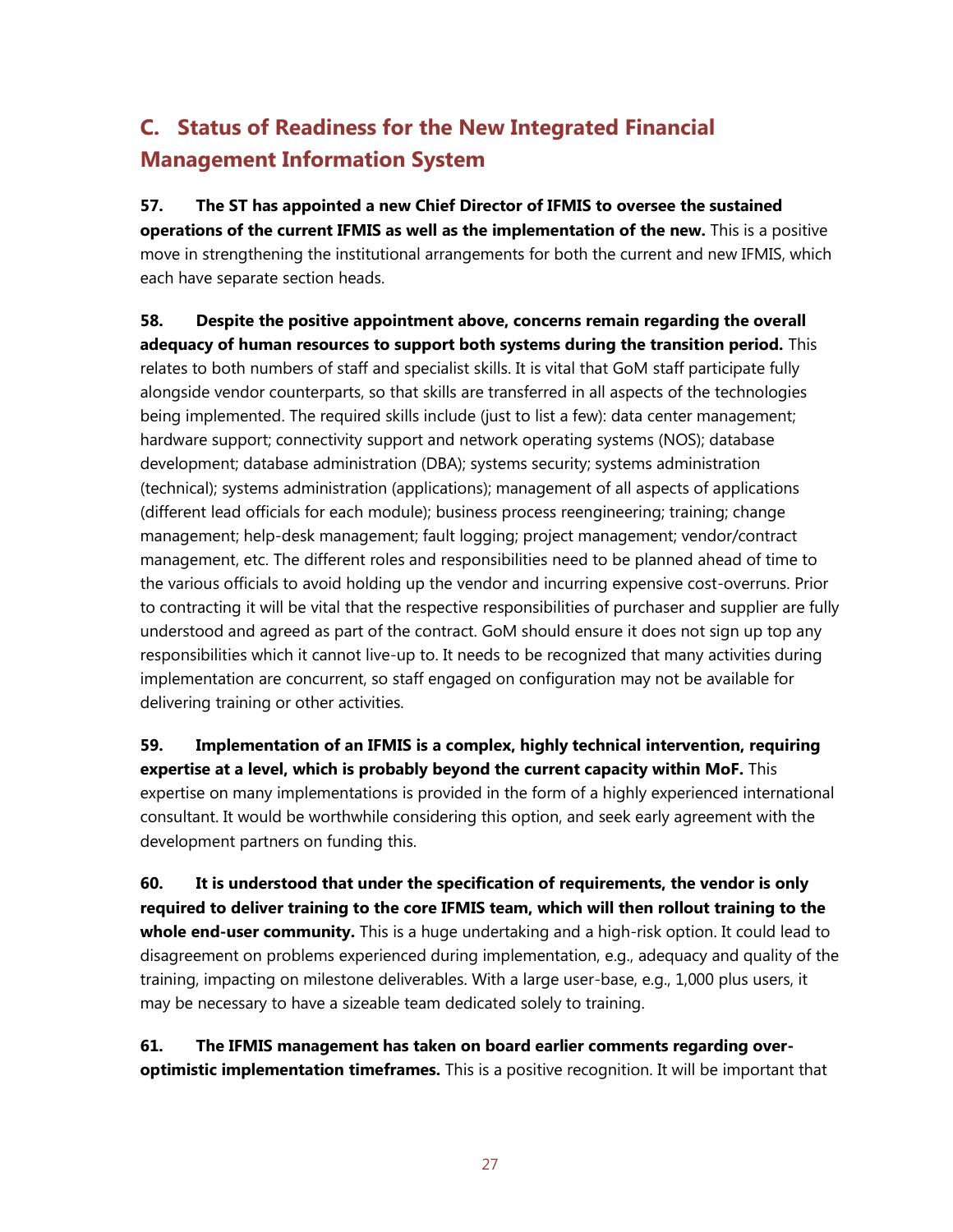expectations at all levels in respect of realistic timeframes are properly managed, especially given so many unknowns, not least of which is the funding.

**62. The FROIP<sup>14</sup> Trust Fund lapses in April 2018, which leaves the new IFMIS project with a major funding issue.** It is expected that any IFMIS contract should be managed with milestone deliverables. Whilst there would be several intermediate milestones, the ultimate milestone, is operational acceptance, which usually occurs after the system is put into production in all sites and is operational for at least one full year (to test year-end closing, reporting, a full budget and financial cycle, etc.). It is doubtful that within the remaining 12 months of FROIP that even the systems configuration could be completed. An alternative funding source needs to be identified, which is adequate to cover the full turn-key implementation.

**63. In recognition of the impending closure of FROIP, MoF is considering utilizing the funds for updating the supporting infrastructure.** It is recognized that the existing LANs in the MDAs are inadequate to support the new IFMIS. This approach makes sense, and could consider upgrading the data centers (including disaster recovery site) and wide-area connectivity. A broader assessment of the prerequisite conditions for successful implementation of the new IFMIS is vital, otherwise there could be delays attributable to GoM, which could incur cost overruns.

## **D. Summary of Recommendations**

### **Recommendations:**

 $\overline{a}$ 

2.1. Process all public debt payments (external and domestic) through the IFMIS. (DAD – May 2017)

2.2. Expedite the restoration of the DAD CS-DRMS database and record all external and domestic debt activity. (DAD – July 1, 2017)

2.3. Chase up the MDAs for returns of non-tax revenue collection deposits. (AG Revenue Section – July 1, 2017)

2.4. Seek funding to support full rollout of TMS to MDAs. (AT/AG – May 2017)

2.5. Implement TMS in MDAs. (IFMIS Department – July 2017)

2.6. Investigate with the vendor options for implementing multi-currency in a way which would avoid exchange rate differences. (AG – July 2017)

<sup>&</sup>lt;sup>14</sup> The Financial Reporting and Oversight Improvement Project (FROIP) is a basket fund, supporting a wide range of PFM reforms.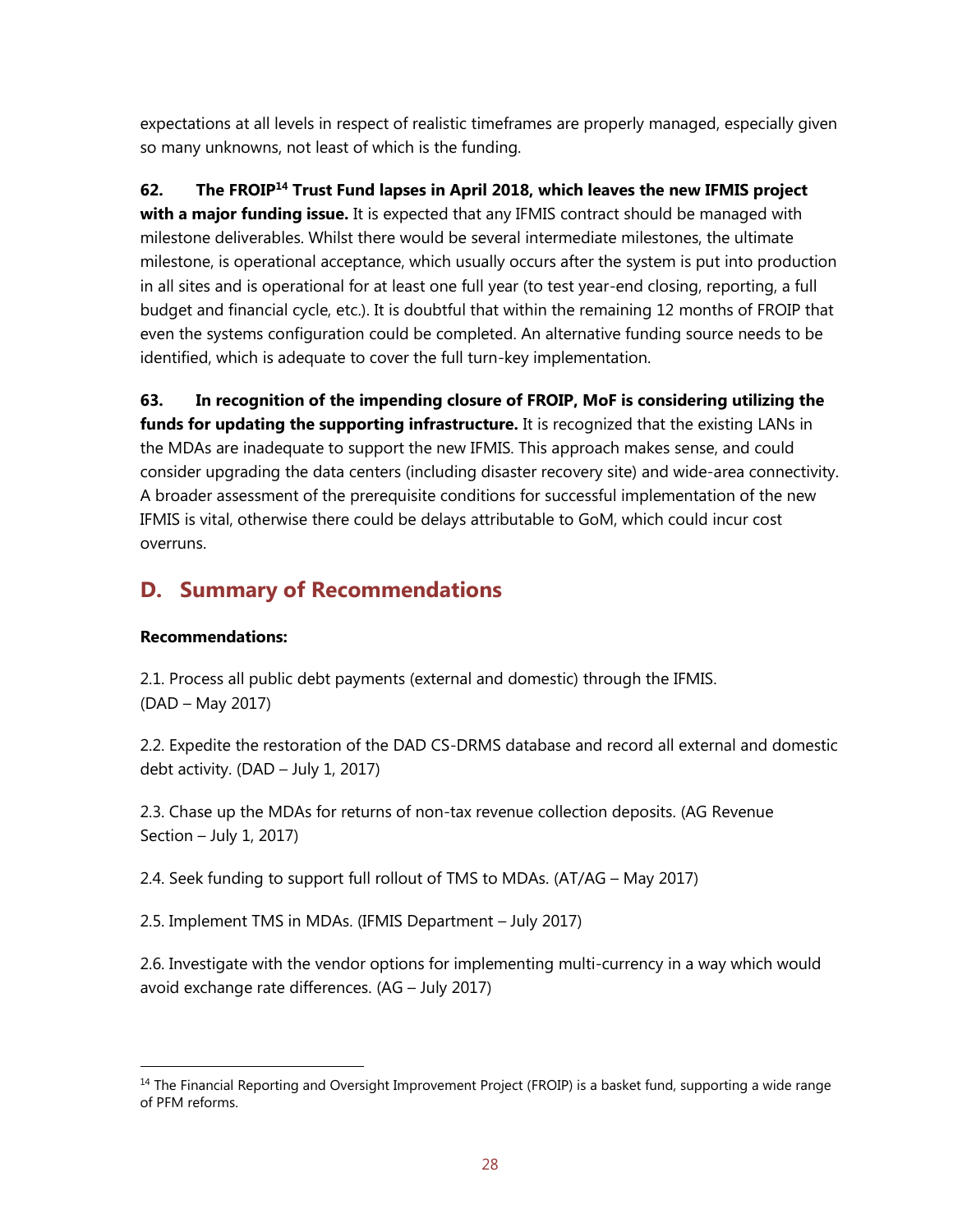2.7. Agree with RBM an appropriate mechanism for handling rejected payments in ATS. (ST/AG – May 2017)

2.8. Address all outstanding security and control issues on EFT and complete the interface between IFMIS and ATS. (ST/AG/RBM – July 2017)

2.9. Require the vendor to fix the control weakness relating to "apply-date" for payments. (AG/IFMIS Team/Vendor – Immediate)

2.10. Engage the vendor to reconfigure IFMIS so that all cancelled checks, are reversed along with reversing the expenditures. (AG – July 2017)

2.11. Seek funding through the development partners (DPs) for engaging a highly experienced international IFMIS consultant. (ST/AG – Immediate)

2.12. Seek alternative sources of funding for the IFMIS implementation. (ST/AG – Immediate)

2.13. Undertake an assessment of the infrastructure and broader prerequisites for IFMIS implementation, not covered under the IFMIS contract, and liaise with DPs to ascertain whether unutilized FROIP funds can be used for this purpose. (AG/IFMIS Team – Immediate)